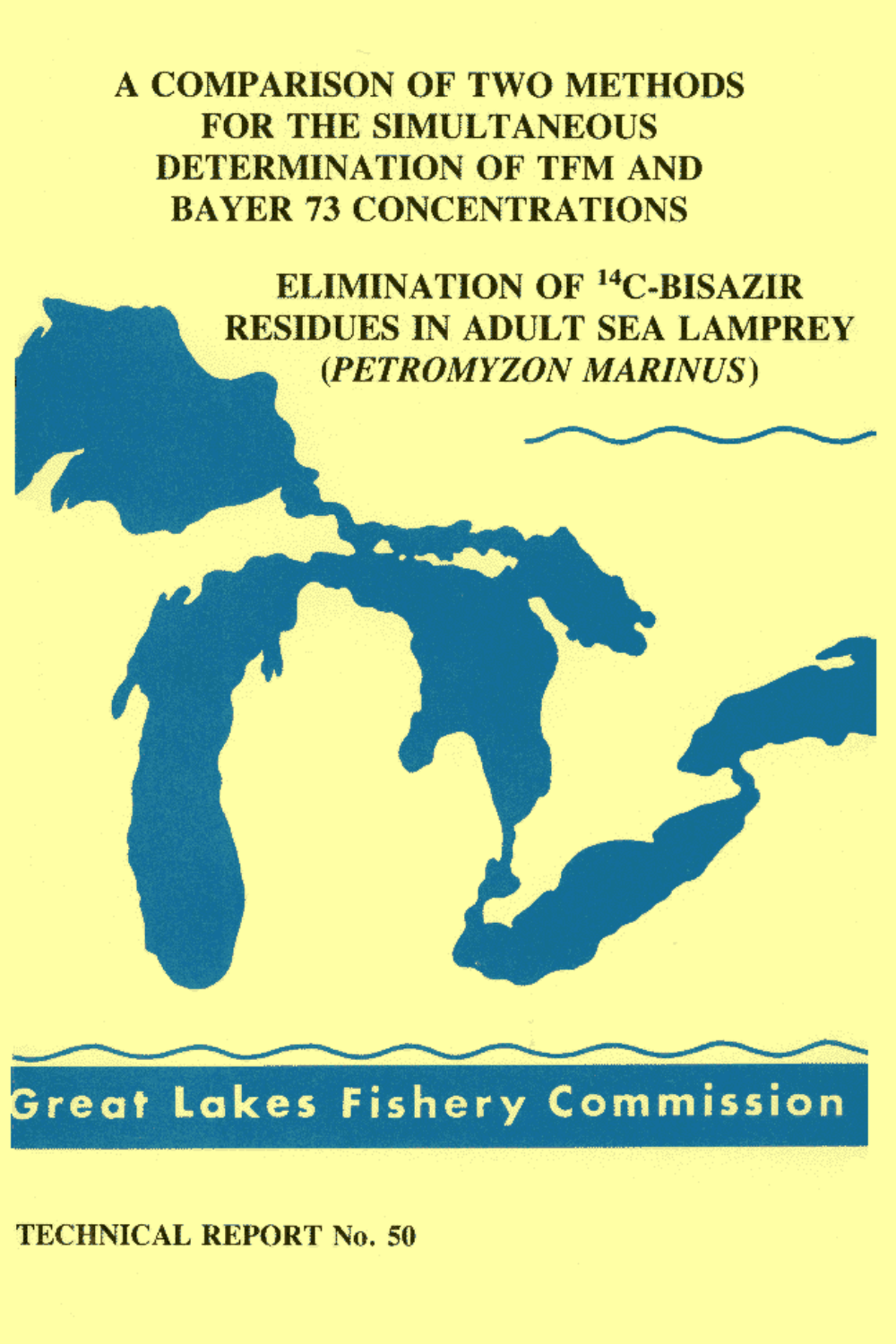The Great Lakes Fishery Commission was established by the Convention on Great Lakes Fisheries between Canada and the United States, which was ratified on October 11, 1955. It was organized in April 1956 and assumed its duties as set forth in the Convention on July 1, 1956. The Commission has two major responsibilities: first, develop coordinated programs of research in the Great Lakes and, on the basis of the findings, recommend measures which will permit the maximum sustained productivity of stocks of fish of common concern; second, formulate and implement a program to eradicate or minimize sea lamprey populations in the Great Lakes.

The Commission is also required to publish or authorize the publication of scientific or other information obtained in the performance of its duties. In fulfillment of this requirement the Commission publishes the Technical Report Series, intended for peer-reviewed scientific literature, and Special Publications, designed primarily for dissemination of reports produced by working committees of the Commission. Technical Reports are most suitable for either interdisciplinary review and synthesis papers of general interest to Great Lakes fisheries researchers, managers, and administrators or more narrowly focused material with special relevance to a single but important aspect of the Commission's program. Special Publications, being working documents, may evolve with the findings of and charges to a particular committee. Sponsorship of Technical Reports or Special Publications does not necessarily imply that the findings or conclusions contained therein are endorsed by the Commission.

#### **COMMISSIONERS**

Canada P. Asselin A. S. Holder H. A. Regier P. H. Sutherland

## **United States** W. P. Horn W. M. Lawrence J. M. Ridenour C. Ver Duin

#### **SECRETARIAT**

C. M. Fetterolf, Executive Secretary A. K. Lamsa, Assistant Executive Secretary R. L. Eshenroder, Senior Scientist for Fishery Resources M. A. Ross, Fishery Biologist B. S. Staples, Administrative Officer L. D. Clove, Secretary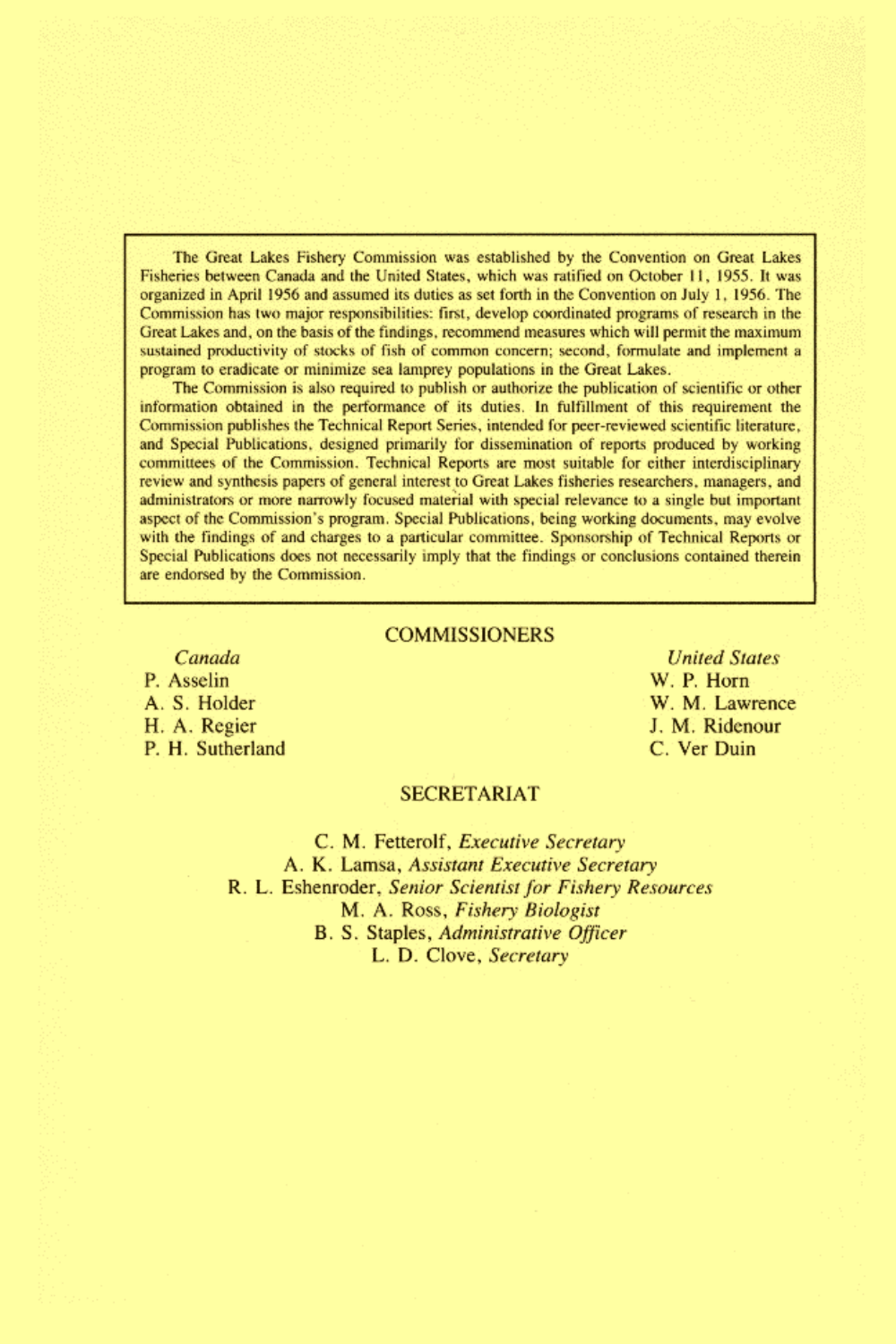## **A COMPARISON OF TWO METHODS FOR THE SIMULTANEOUS DETERMINATION OF TFM AND BAYER 73 CONCENTRATIONS**

by

**RONALD J. SCHOLEFIELD** U.S. Fish and Wildlife Service

National Fishery Research Laboratory Hammond Bay Biological Station Millersburg, MI 49759

## **ELIMINATION OF <sup>14</sup>C-BISAZIR RESIDUES IN ADULT SEA LAMPREY** *(PETROMYZON MARINUS)*

by

**JOHN L. ALLEN and VERDEL K. DAWSON** U.S. Fish and Wildlife Service National Fisheries Research Center P.O. Box 818 La Crosse, Wisconsin 54602-08 18

## **TECHNICAL REPORT No. 50**

Great Lakes Fishery Commission 1451 Green Road Ann Arbor, Michigan 481052898

November 1987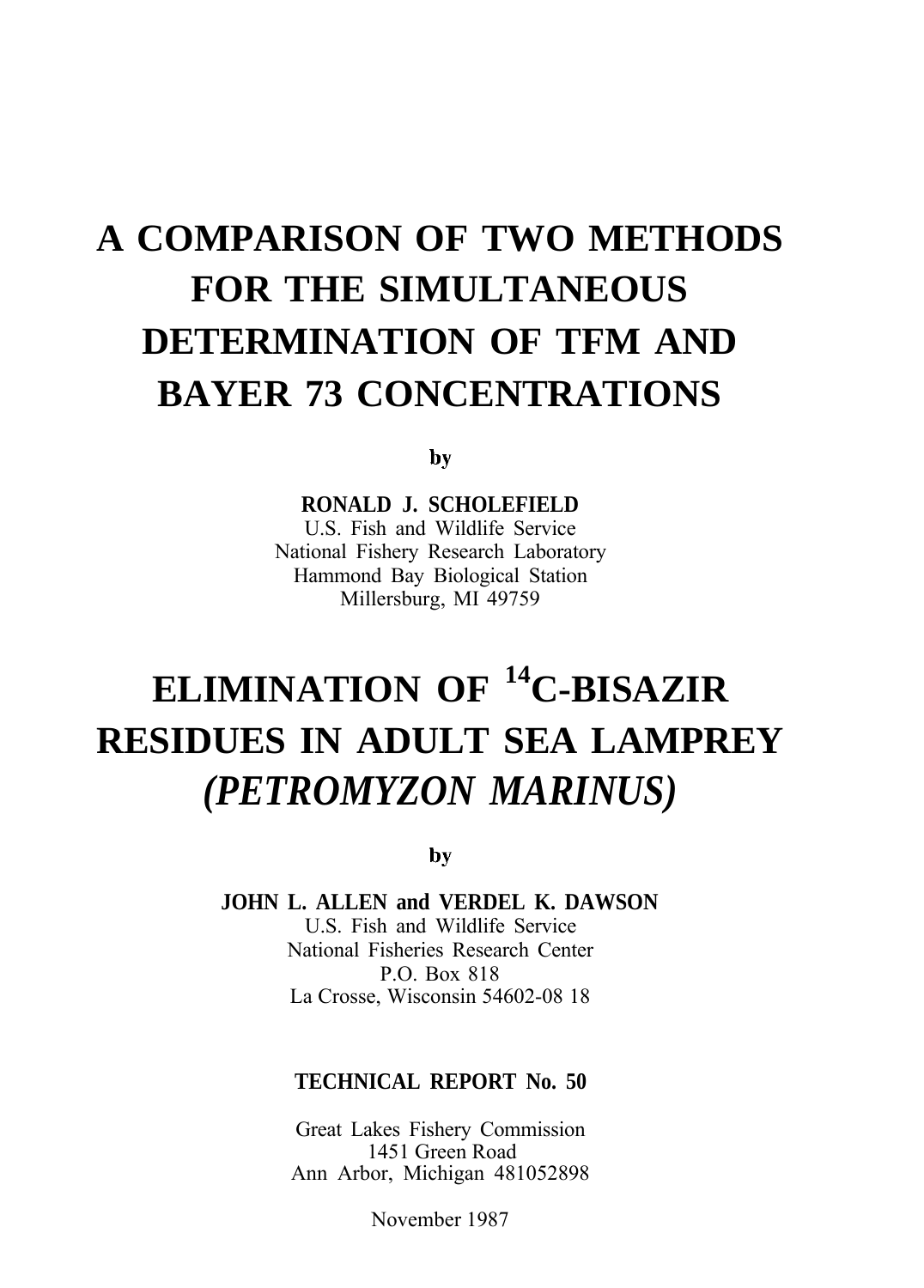## **CONTENTS**

## A COMPARISON OF TWO METHODS FOR THE SIMULTANEOUS DETERMINATION OF TFM AND **BAYER 73 CONCENTRATIONS**

# ELIMINATION OF <sup>14</sup>C-BISAZIR RESIDUES<br>IN ADULT SEA LAMPREY (PETROMYZON MARINUS)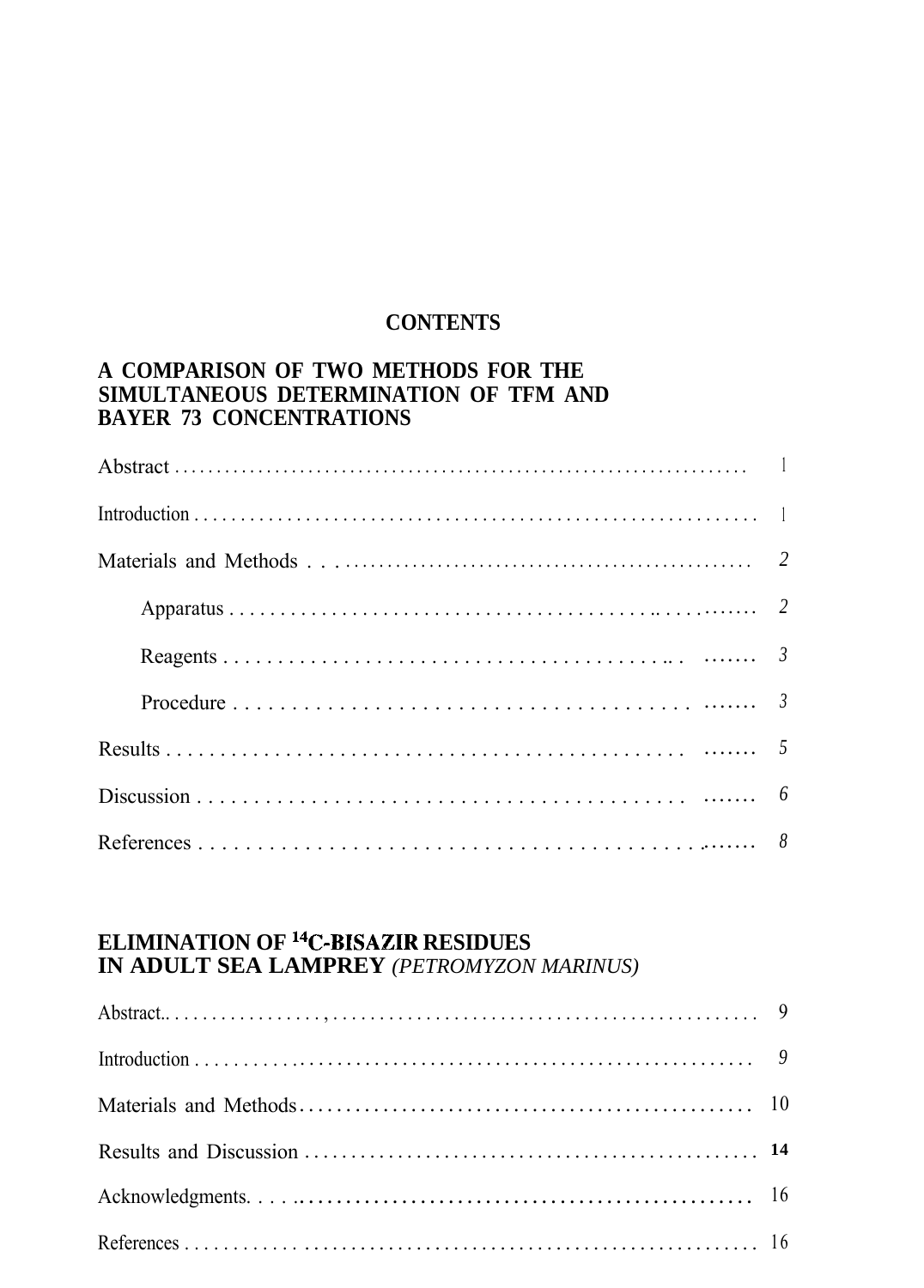## **A COMPARISON OF TWO METHODS FOR THE SIMULTANEOUS DETERMINATION OF TFM AND BAYER 73 CONCENTRATIONS**

by

Ronald J. Scholefield

#### **ABSTRACT**

A new direct-injection, high-performance liquid Chromatograph (HPLC) method was developed for the simultaneous analysis of 3-trifluoromethyl-4 nitrophenol (TFM) and 2',5-dichloro-4'-nitrosalicylanilide (Bayer 73). A comparison of accuracy and reproducibility was made with an existing HPLC method that requires extraction and concentration steps and the use of an internal standard. Six stream water samples that varied in alkalinity, hardness, and pH were spiked with TFM and Bayer 73 and analyzed by the two procedures. The direct-injection was as accurate as the existing method and resulted in savings of cost and time.

#### **INTRODUCTION**

The success of the sea lamprey *(Petromyzon marinus)* control program in the Great Lakes has resulted primarily from the use of the selective toxicant 3-trifluoromethyl-4-nitrophenol (TFM) to kill lamprey larvae in the streams. Applegate et al. (1958) reported that some halogenated nitrophenols were selectively toxic to sea lamprey larvae and TFM was subsequently developed for field use (Applegate et al. 1961). Further research revealed that the addition of small amounts (less than 3% by weight) of 2',5-dichloro-4'-nitrosalicylanilide (Bayer 73) to TFM increased the toxicity without significantly affecting the selectivity (Howell et al. 1964). Since 1963, mixtures of TFM and Bayer 73 have been used to control sea lamprey in the U.S. and Canada (Hamilton 1974), and the use of the two chemicals is expected to continue.

Chemical treatments for sea lamprey control are made with a liquid formulation of TFM, either alone or in combination with a slurry of 70% wettable Bayer 73. There is a range of lampricide concentrations within which sea lamprey larvae are killed without harm to most other forms of aquatic life; however, if the concentration of the lampricide in the stream water rises above the upper limit of that range, it may become toxic to certain other aquatic animals. Consequently, specific concentrations of TFM and Bayer 73 must be maintained during application of the lampricide. Effective monitoring of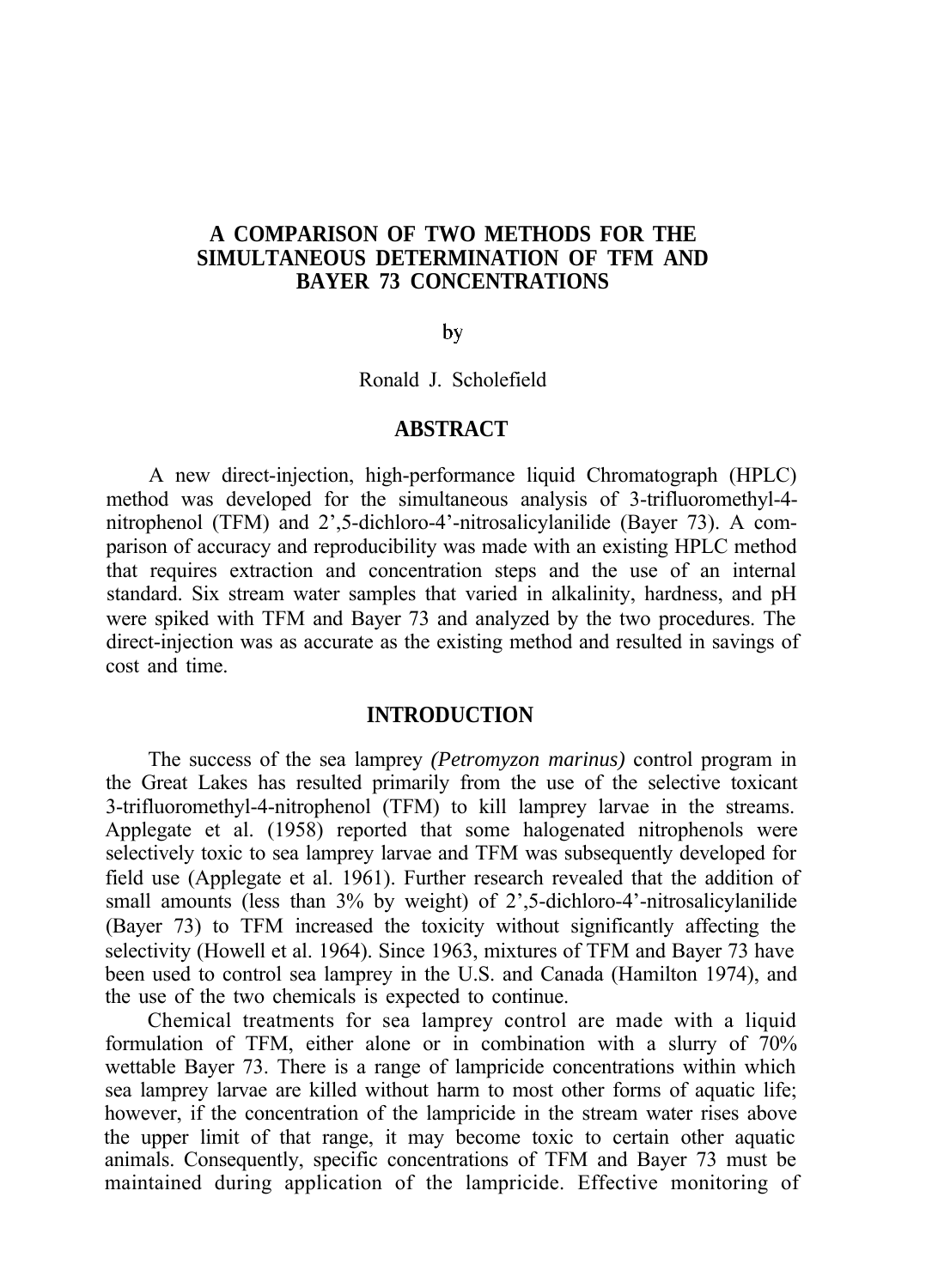treatment concentrations of the lampricide requires an analytical procedure that is simple, fast, accurate, and free of interferences.

TFM has traditionally been quantified in stream water by a calorimetric method based on the yellow color of the TFM molecule under alkaline (buffered) conditions (Smith et al. 1960). The problem of interfering substances was overcome either by preparing standards in stream water or by making corrections for background color.

Dawson et al. (1978) developed a calorimetric technique that was suitable for analyzing Bayer 73 during stream treatments. Bayer 73 was hydrolyzed to 2-chloro-4-nitroaniline (CNA) and then diazotized for calorimetric analyses, but natural color in the water apparently caused some interference. Luhning et al. (1979) developed a method of measurement in which Bayer 73 was quantitatively hydrolyzed with alkali to CNA, partitioned into a solvent, and analyzed by gas liquid chromatography.

A procedure developed by Dawson (1982), here termed the Dawson method, permitted simultaneous determination of TFM and Bayer 73 by high-performance liquid chromatography (HPLC). This method was based on the extraction, liquid chromatographic separation, and quantification of TFM and Bayer 73 through the use of UV detection. Because the analysis was time-consuming, required a number of sample preparation steps, and was costly, a simplified analytical method was considered desirable. In this report, a modification of the Dawson method is described wherein the buffer, the extraction procedure, and the internal standard are eliminated and the volume of the HPLC injection sample is increased. The modified method enabled the injection of a filtered water sample directly into the HPLC.

The objective of this study was to determine if the modified direct-injection method was as accurate and free of naturally occurring interferences as the Dawson method for the simultaneous determination of TFM and Bayer 73 concentrations.

## MATERIALS AND METHODS

The simplified direct-injection procedure involves filtering a water sample from the stream and using HPLC with UV detection for analysis. The required equipment, reagents, and stepwise procedure follow:

A PPARATUS

1. HPLC, Waters Associates, <sup>1</sup> with Model 440 Detector and optional Data Module. Operating conditions: stationary phase, 3.9 mm x 30 cm, Waters Associates  $\mu$  Bondapak C-18 reverse phase column; mobile phase, methanol, 9.6 x  $10^{-3}$  mol/L acetate buffer (78:22, v:v); flow rate, 2ml/min; chart speed 0.5 cm/min; wavelength, 313 nm.

<sup>1.</sup> Reference to trade name does not imply Government endorsement of commercial products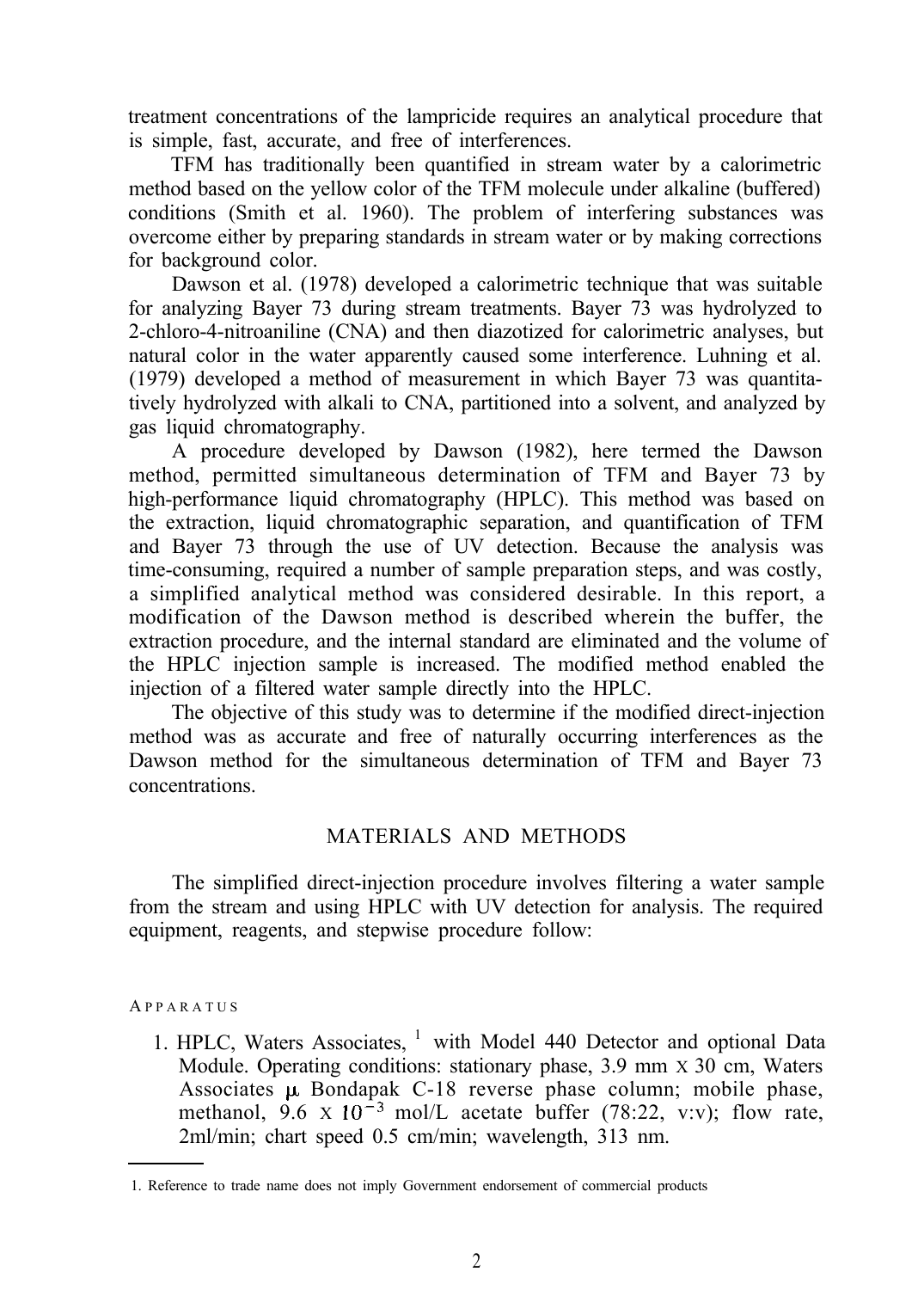| River<br>sampled     | Date<br>collected | PH  | Alkalinity<br>(mg/L as CaCO <sub>3</sub> ) | Hardness<br>$(mg/L \text{ as } CaCO_3)$ |
|----------------------|-------------------|-----|--------------------------------------------|-----------------------------------------|
| <b>Black Mallard</b> | 6 Mar 85          | 7.7 | 94                                         | 104                                     |
| <b>Black Mallard</b> | 6 Feb 85          | 7.3 | 92                                         | 106                                     |
| Nagle Creek          | 18 Dec 84         | 7.1 | 66                                         | 78                                      |
| Schmidt Creek        | 4 Dec 84          | 8.0 | 129                                        | 138                                     |
| Mulligan Creek       | 16 Nov 84         |     | 61                                         | 80                                      |
| <b>Black Mallard</b> | 7 Nov 84          | 8.1 | 176                                        | 184                                     |
| <b>Trout River</b>   | 27 Aug 84         | 7.9 | 200                                        | 206                                     |
| Ocqueoc River        | 20 Aug 84         | 82  | 136                                        | 153                                     |
| Schmidt Creek        | 7 Aug 84          |     | -                                          |                                         |

TABLE I Sample data and pH, alkalinity, and hardness for six Lake Huron tributaries.

- 2. Filter apparatus, General Electric vacuum pump with a stainless steel funnel having a flat, fritted stainless steel base and Reeve Angle 934AH fiberglass filter
- 3. Eppendorf pipettes
- 4. Test tubes with screw caps
- 5. Texas Instruments TI-55 calculator

#### R EAGENTS

- 1. Methanol, HPLC grade from J. T. Baker, Inc.
- 2. Water, Type III reagent grade
- 3. TFM, from Hoechst Aktiengesellschaft Germany, 35.7% active
- 4. Bayer 73, technical grade from Chemagro Corp., 70% active
- 5. Acetic acid (glacial), analytical reagent from J. T. Baker, Inc.
- 6. Sodium acetate, anhydrous analytical reagent from Mallinckrodt
- 7. Acetate buffer, Stock A (0.11 mol/L): 5-ml glacial acetic acid and 1.552 g sodium acetate diluted to 1 L with reagent water. Stock B  $(9.6 \times 10^{-3})$ mol/L) for mobile phase: 100 ml stock  $A + 1000$  ml reagent water.
- 8. N,N-Dimethylformamide (DMF), HPLC grade from EM Science, a division of EM Industries, Cherry Hill, NJ

#### **PROCEDURE**

Water samples that varied in hardness, alkalinity, pH, and color, collected from six tributaries to Lake Huron (Table 1) were used to determine if different water quality characteristics affected the direct-injection method. Standards were prepared by pipetting appropriate aliquots of TFM stock solution (20 g active/L reagent water) and Bayer 73 stock solution (30 mg active/L DMF) into a volumetric flask and diluting to volume with either reagent water or stream water that had been filtered. Linear regressions were calculated to determine the best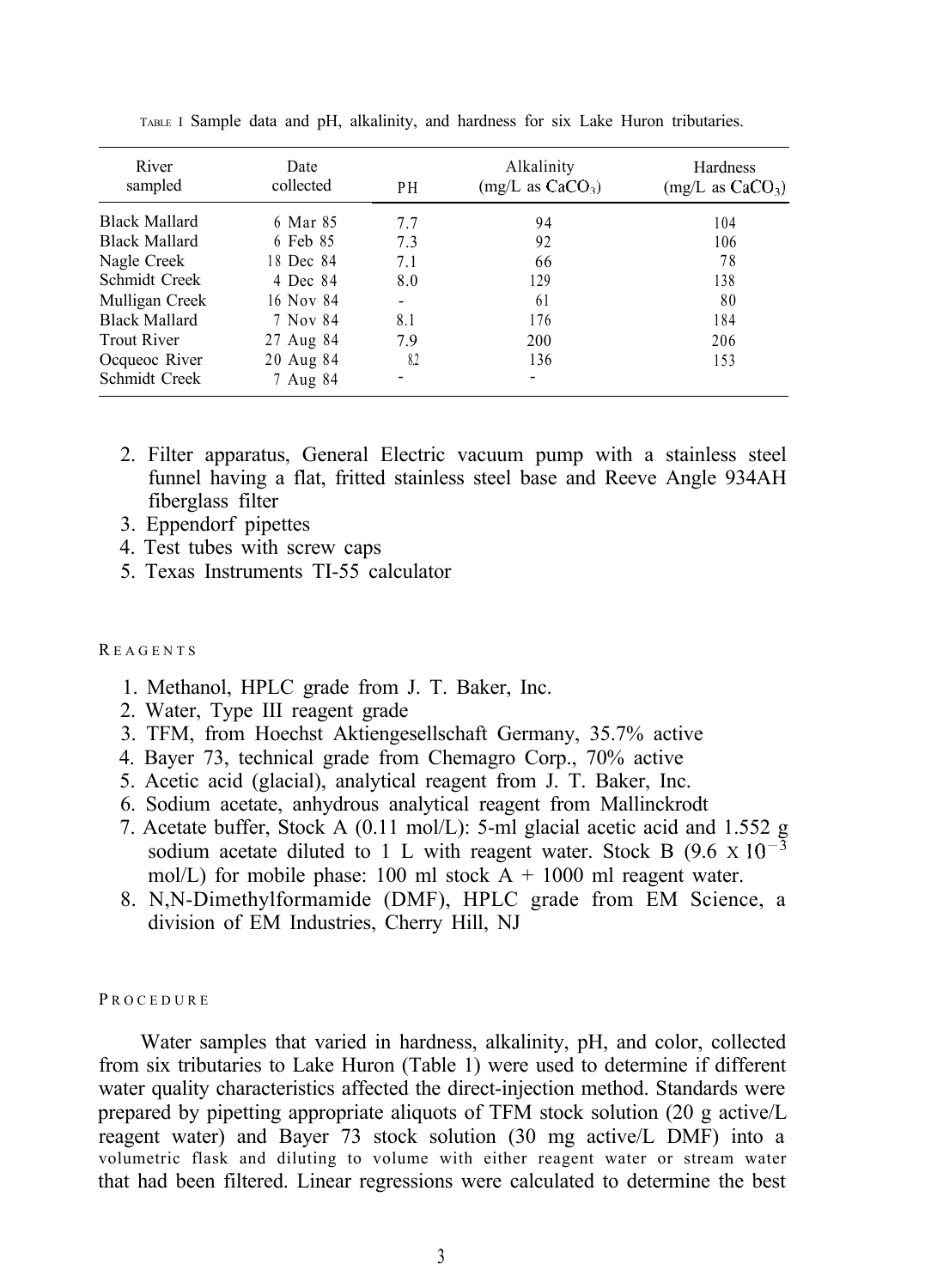|                |                  |                          |             |                   |                          |              | <b>TFM</b> |       |                          |              |                          |                          |                          |                          |                          | Bayer 73  |                          |                          |                          |
|----------------|------------------|--------------------------|-------------|-------------------|--------------------------|--------------|------------|-------|--------------------------|--------------|--------------------------|--------------------------|--------------------------|--------------------------|--------------------------|-----------|--------------------------|--------------------------|--------------------------|
|                |                  | <b>TFM</b>               |             |                   | Direct-inlection method  |              |            |       | Dawson method            |              | Bayer 73                 |                          | Direct injection method  |                          |                          |           |                          | Dawson method            |                          |
| River          |                  | spike                    | R.          | Std. <sup>a</sup> |                          | Stream water | R. Std.    |       |                          | Stream water | spike                    |                          | R Std.                   |                          | Stream water             |           | R. Std.                  |                          | stream water             |
| sampled        | Date<br>analyzed | conc.<br>(mg/L)          | m g / L $%$ |                   | mg/L                     | $\%$         | mg/L       | $\%$  | mg/L                     | $\%$         | conc.<br>$(\mu g/L)$     | $\mu$ g/L                | $\frac{0}{0}$            | $\mu$ g/L                | $\%$                     | $\mu$ g/L | $\%$                     | μg/L                     | $\%$                     |
| Bl. Mallard R. | 7 Mar 85         | 7.5                      | 7.48        | 99.7              | 758                      | 101.1        | 7.22       | 96.3  | 7.33                     | 977          | 30                       | $\ast$                   | 米                        | 31.7                     | 105.7                    | 33.4      | III <sub>3</sub>         | 30.9                     | 103.0                    |
| Bl. Mallard R  | 20 Feb 85        | 7 <sub>5</sub>           | 7.28        | 97.1              | 7.41                     | 98.8         | 7.50       | 100.0 | $\overline{\phantom{a}}$ |              | 30                       | 30.8                     | 102.7                    | 29.2                     | 97.3                     | 31.5      | 105.0                    | $\overline{\phantom{a}}$ |                          |
| Nagle Cr.      | 19 Dec 84        | 7.5                      | 7.28        | 97.1              | 7.29                     | 97.2         | 6.74       | 89.9  | 6 3 5                    | 84.7         | 30                       | 29.8                     | 99.3                     | 27.5                     | 91.7                     | 36.1      | 120.3                    | 23.X                     | 79.3                     |
| Schmidt Cr.    | 6 Dec 84         | $\overline{\phantom{a}}$ |             |                   | $\overline{\phantom{a}}$ |              |            |       |                          |              | 30                       | 34.0                     | 113.3                    | 32.3                     | 107.7                    | 29.4      | 98.0                     | 26.1                     | 87.0                     |
| Mulligan Cr.   | 19 Nov 84        | 7.5                      | 7.33        | 97.7              | 7.38                     | 98.4         | 8.19       | 109.2 | 7.35                     | 98.0         | 30                       | 31.5                     | 105.0                    | 31.5                     | 105.0                    | 34.6      | 115.3                    | 30.8                     | 102.7                    |
| Bl. Mallard R. | 8 Nov 84         | 7.5                      | 7.05        | 94.0              | 7.50                     | 100.0        | 7.02       | 93.6  | 7.55                     | 100.7        | $\overline{\phantom{a}}$ |                          |                          |                          |                          |           |                          |                          |                          |
| Trout R.       | 28 Aug X4        | 8.0                      | 6.82        | 90.9              | 808                      | 108.7        | 8.23       | 109.7 | 8.01                     | 106.8        | 36                       | 37.0                     | 102.X                    | 3X.2                     | 106.1                    | 41.2      | 114.4                    | 3X.6                     | 107.2                    |
| Ocqueoc R.     | 24 Aug 84        | 4.0                      | 3.24        | 81.0              | 4.07                     | 101.7        |            |       | 3 6 6                    | 91.5         | $\overline{\phantom{a}}$ | $\overline{\phantom{a}}$ | $\overline{\phantom{a}}$ | $\overline{\phantom{a}}$ | $\overline{\phantom{a}}$ |           | $\overline{\phantom{a}}$ | $\overline{\phantom{a}}$ | $\overline{\phantom{a}}$ |
| Schmidt Cr.    | Y Aug 84         | 15.0                     | 13.87       | 92.5              | 14.25                    | 95.0         | 13.92      | 92.8  | 14.37                    | 95.8         | 75                       | x23                      | 109.7                    | 70.3                     | 93.7                     | 74.9      | 99.9                     | 67.9                     | 90.5                     |
| X              |                  |                          |             | 93.7              |                          | 100.1        |            | 98.8  |                          | 96.5         |                          |                          | 105.5                    |                          | 101.0                    |           | 109.2                    |                          | 95.0                     |
| <b>SE</b>      |                  |                          |             | 2.1               |                          | 1.4          |            | 30    |                          | 2.6          |                          |                          | 2.1                      |                          | 2.5                      |           | 3.2                      |                          | 4.5                      |

## TABLE 2. Recovery of TFM and Bayer 73 from spiked stream water samples.

<sup>a</sup>Reagent grade water standard

- Samples not tested \* Contaminated sample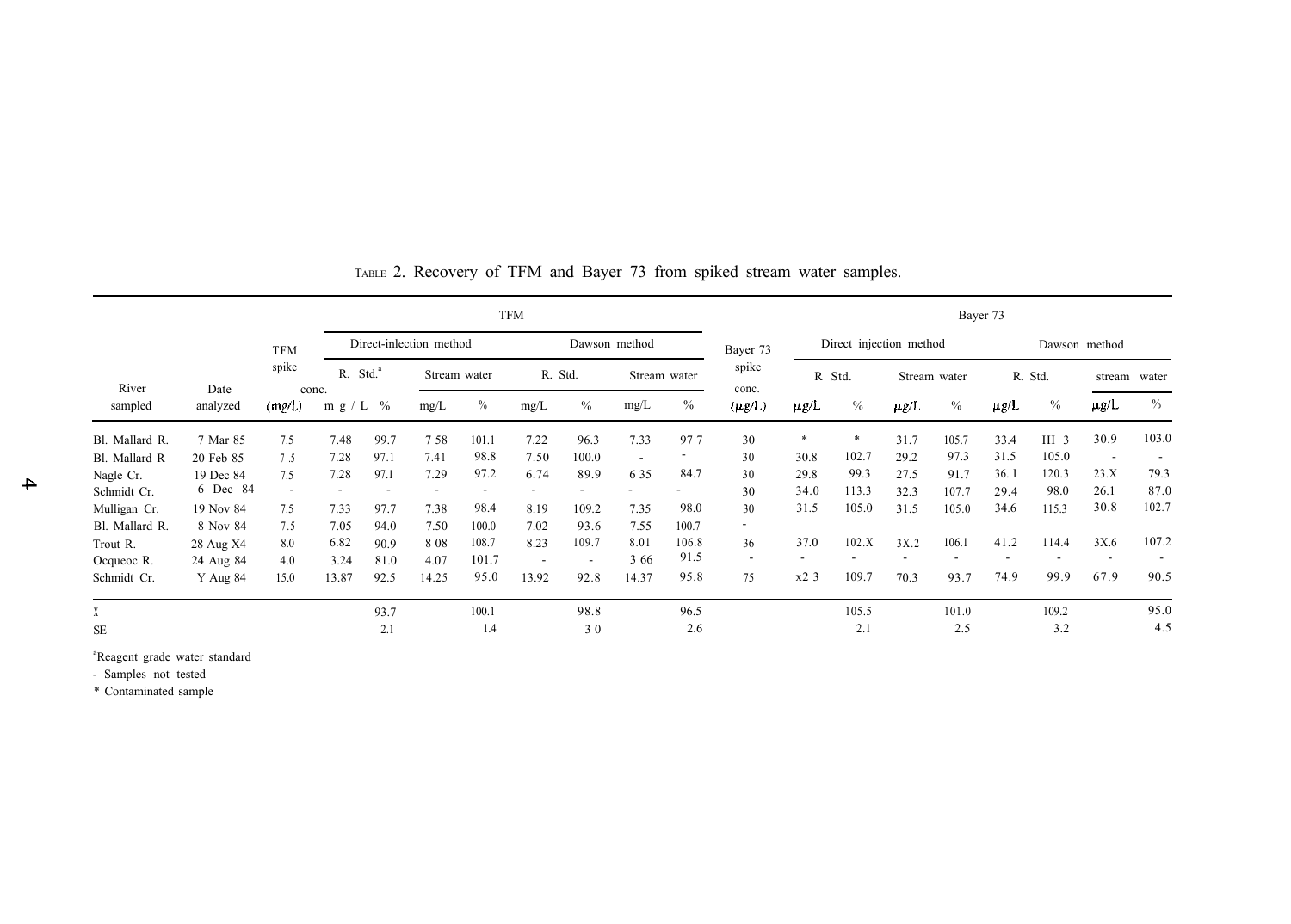|                |        |              | <b>TFM</b> |                         | Bayer 73  |              |               |         |  |  |
|----------------|--------|--------------|------------|-------------------------|-----------|--------------|---------------|---------|--|--|
| Test           |        | Reagent Std. |            | Stream H <sub>2</sub> O |           | Reagent Std. | Stream $H_2O$ |         |  |  |
| no.            | mg/L   | percent      | mg/L       | percent                 | $\mu$ g/L | percent      | $\mu$ g/L     | percent |  |  |
|                | 4.59   | 91.8         | 4.14       | 94.8                    | 27.1      | 90.3         | 26.7          | 89.0    |  |  |
| $\overline{c}$ | 4.51   | 90.2         | 4.66       | 93.2                    | 28.2      | 94.0         | 27.9          | 93.0    |  |  |
| 3              | 4.94   | 98.8         | 5.09       | 101.8                   | 28.2      | 94.0         | 27.9          | 93.0    |  |  |
| 4              | 4.85   | 97.0         | 5.00       | 100.0                   | 28.5      | 95.0         | 28.2          | 94.0    |  |  |
| 5              | 4.94   | 98.8         | 5.09       | 101.8                   | 28.6      | 95.3         | 28.4          | 94.7    |  |  |
| $\frac{0}{10}$ | 4.17   | 95.3         | 4.92       | 98.3                    | 28.1      | 93.7         | 27.8          | 92.1    |  |  |
| <b>SE</b>      | 0.0906 | 1.81         | 0.0906     | 1.81                    | 0.267     | 0.891        | 0.296         | 0.986   |  |  |

TABLE 3. Recovery of concentrations of TFM (5.0 mg/L) and Bayer 73 (30  $\mu$ g/L) spiked in reagent and stream water samples as determined by direct-injection method for the HPLC.

fit line for a standard curve of peak area vs. concentration. Typically, the data points on the curves as compared with those determined imperically show correlation coefficients of 0.999 and 0.997 for TFM and Bayer 73, respectively.

Fresh, unfiltered stream water samples were spiked with TFM and Bayer 73, thoroughly mixed, and filtered. Vacuum filtration was used to remove any suspended matter that may have interfered with the HPLC's operation.

The spiked stream water samples were analyzed by HPLC and compared with procedural standards by using 500  $\mu$ l injections. The data module was programmed to calculate peak areas. Peak areas and standard curves were used to determine the lampricide concentrations in the spiked samples and to calculate percent recovery.

To compare the Dawson method with the direct-injection method, the percent TFM and percent Bayer 73 recovered from each stream water sample were determined; the mean percent recovered and standard error (SE) were then calculated for both TFM and Bayer 73. To determine the precision of the direct-injection method, five samples of water from the Black Mallard River, Michigan, were spiked with TFM (5.0 mg/L) and Bayer 73 (30 kg/L) and the mean percent recovery and SE for the lampricides were determined.

#### RESULTS

The average recovery of TFM by the direct-injection method was 100% (range, 95-109%) when stream water standards were used, and 94% (range, 81-100%) when reagent water standards were used (Table 2). By the Dawson method, the recovery was 97% (range, 85-107%) when stream water was used, and 99% (range, 90-110%) when reagent water standards were used.

The recovery of Bayer 73 was more difficult than TFM because the initial concentrations were much lower (Table 2). When the direct-injection method was used with stream water standards, the average recovery was 101% (range, 92-108%); the recovery of Bayer 73 was within 2.5  $\mu$ g/L of the spike for six of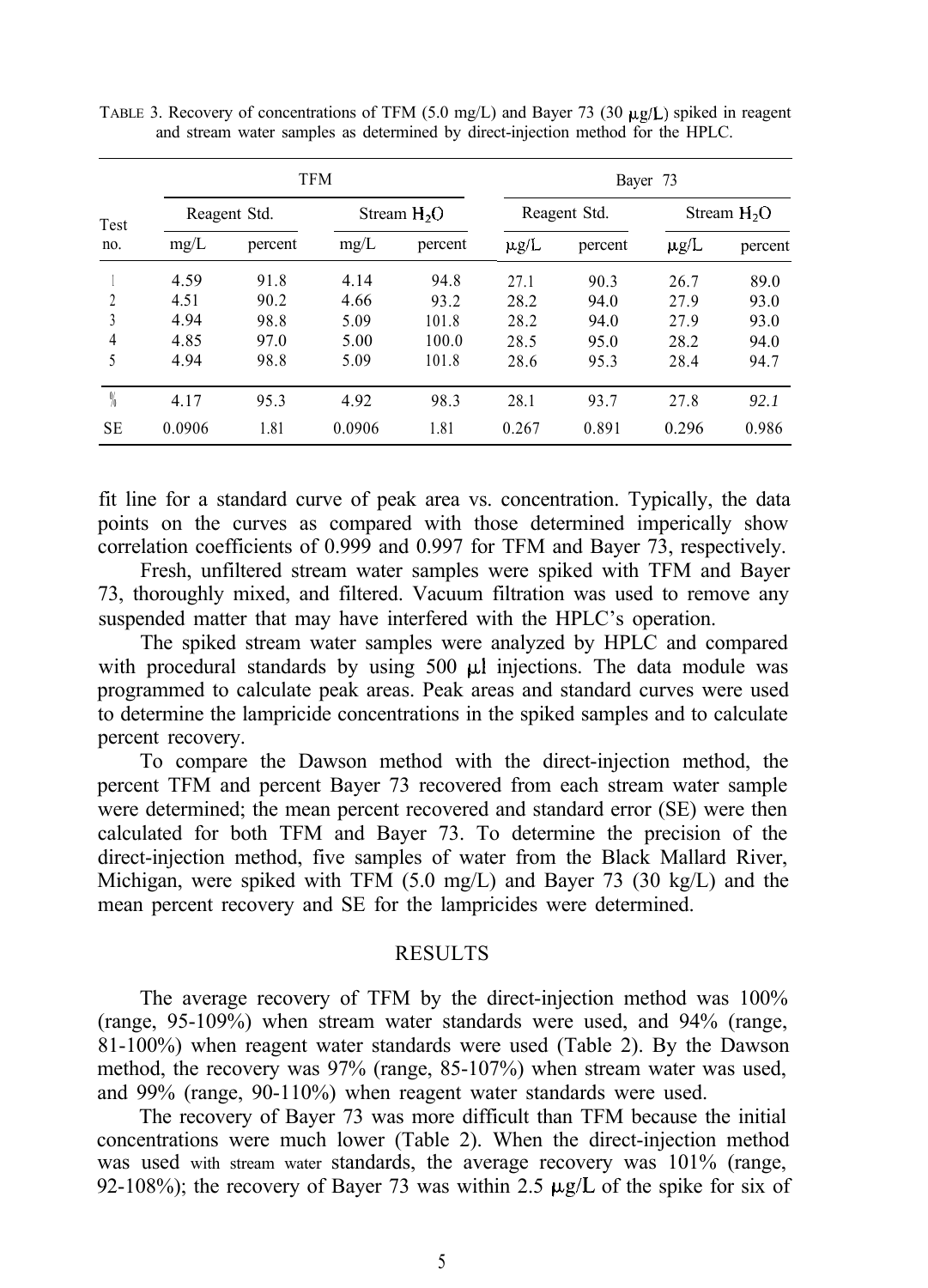the tests made and was within 5  $\mu$ g/L of the spike in the seventh test. When reagent water standards were used, Bayer 73 recoveries averaged 106% (range, 99-113%); the recovery was within 2  $\mu$ g/L of the spike in four tests; and within 4 and 8  $\mu$ g/L in the two other tests.

When the Dawson method was used with stream water standards, the recoveries averaged 95% (range, 79-107%); the recovery of Bayer 73 ranged from 7  $\mu$ g/L less to 3 $\mu$ g/L more than the spike. When reagent water standards were used, the recoveries averaged 109% (range, 98-120%); the recoveries ranged from 1  $\mu$ g/L less to 6  $\mu$ g/L more than the spike.

Five replicate samples of Black Mallard River water spiked with 5.0 mg/L TFM and 30  $\mu$ g/L Bayer 73 were analyzed to evaluate the reproducibility of the direct-injection method (Table 3). The respective average percentages of TFM and Bayer 73 recovered were 98% (SE 1.8) and 93% (SE 0.99), when stream water standards were used, and 95% (SE 1.8) and 94% (SE 0.89), when reagent water standards were used.

#### DISCUSSION

Water quality factors may affect the accuracy of all TFM and Bayer 73 analyses. Natural color has been reported as an interference for calorimetric determinations of TFM (Smith et al. 1960) and Bayer 73 (Dawson 1978). Chromatographic analyses eliminate this interference because the retention times of natural color products differ from those of TFM or Bayer 73. Dawson (1982) also reported poor recoveries of TFM from some unbuffered water samples. He theorized that the TFM was ionized at alkaline pH's and not completely removed from the water sample by the Sep Pak cartridge.

In general, lampricide recovery rates with the direct-injection method, were slightly better with the stream water standards than with the reagent water standards. Stream water standards produced slightly more accurate results than reagent water standards, but the precision was nearly identical.

Typical liquid chromatograms of Lake Huron water samples spiked with TFM  $(1.0 \text{ mg/L})$  and Bayer 73  $(0.1 \text{ mg/L})$  are shown in Fig. 1. The retention times of TFM and Bayer 73 for the Dawson and the direct-injection methods were similar; also the peak shapes were unaffected.

The direct-injection method is much simpler than the Dawson method, requiring only that the samples be filtered before quantification by HPLC. The direct-injection method produced results that were as accurate as those produced by the Dawson method (1982) and was faster, more economical, and free from interferences.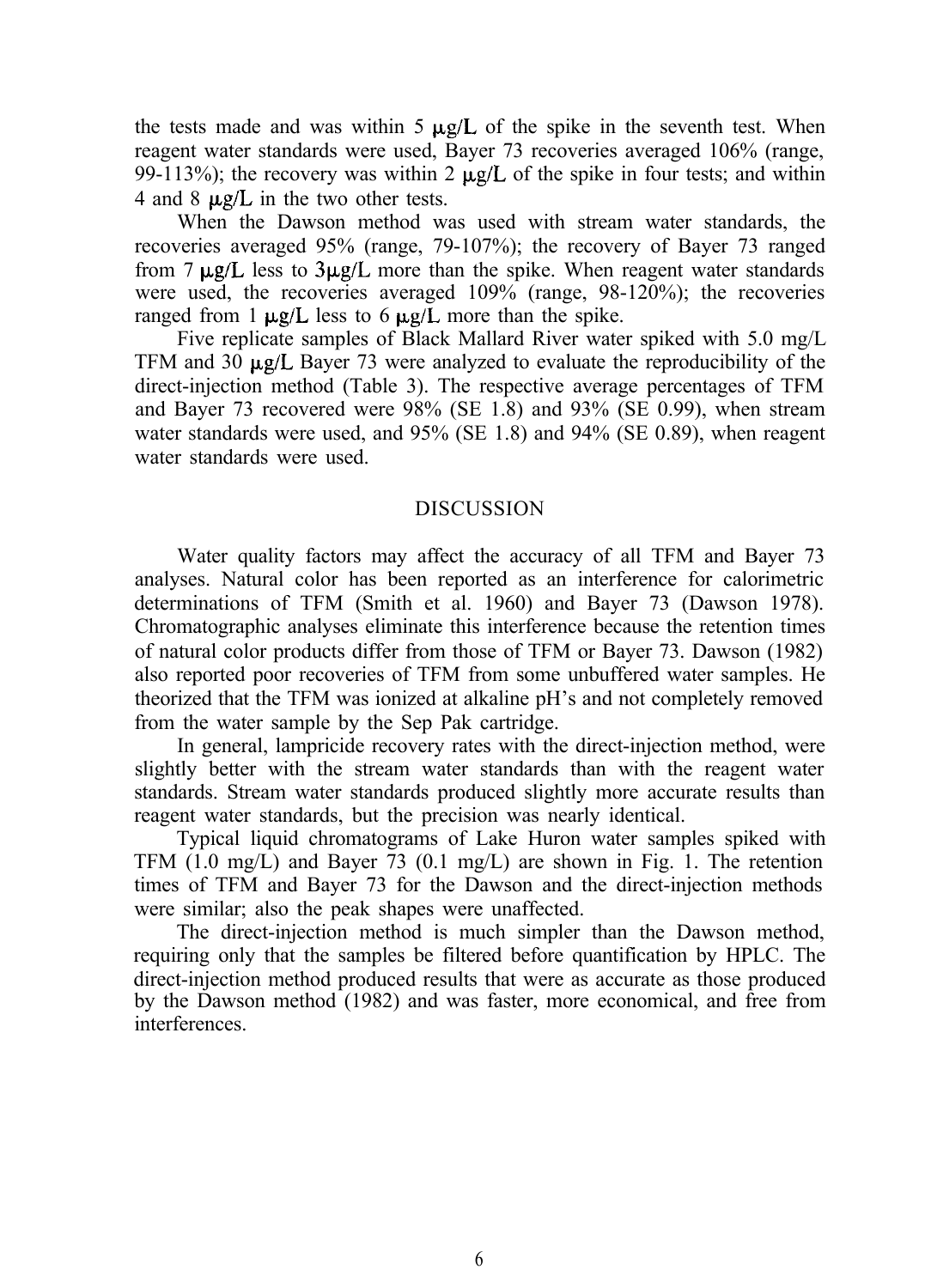

FIG. 1. Liquid chromatography of Lake Huron water sample spiked with TFM  $(1.0 \text{ mg/L})$  and Bayer 73  $(0.1 \text{ mg/L})$ . (A) Direct injection method had retention times of 2.47 for TFM and 6.65 for Bayer 73. (B) The Dawson method had retention times of 2.07 for TFM, 3.67 for CDPA-internal standard, and 6.20 for Bayer 73.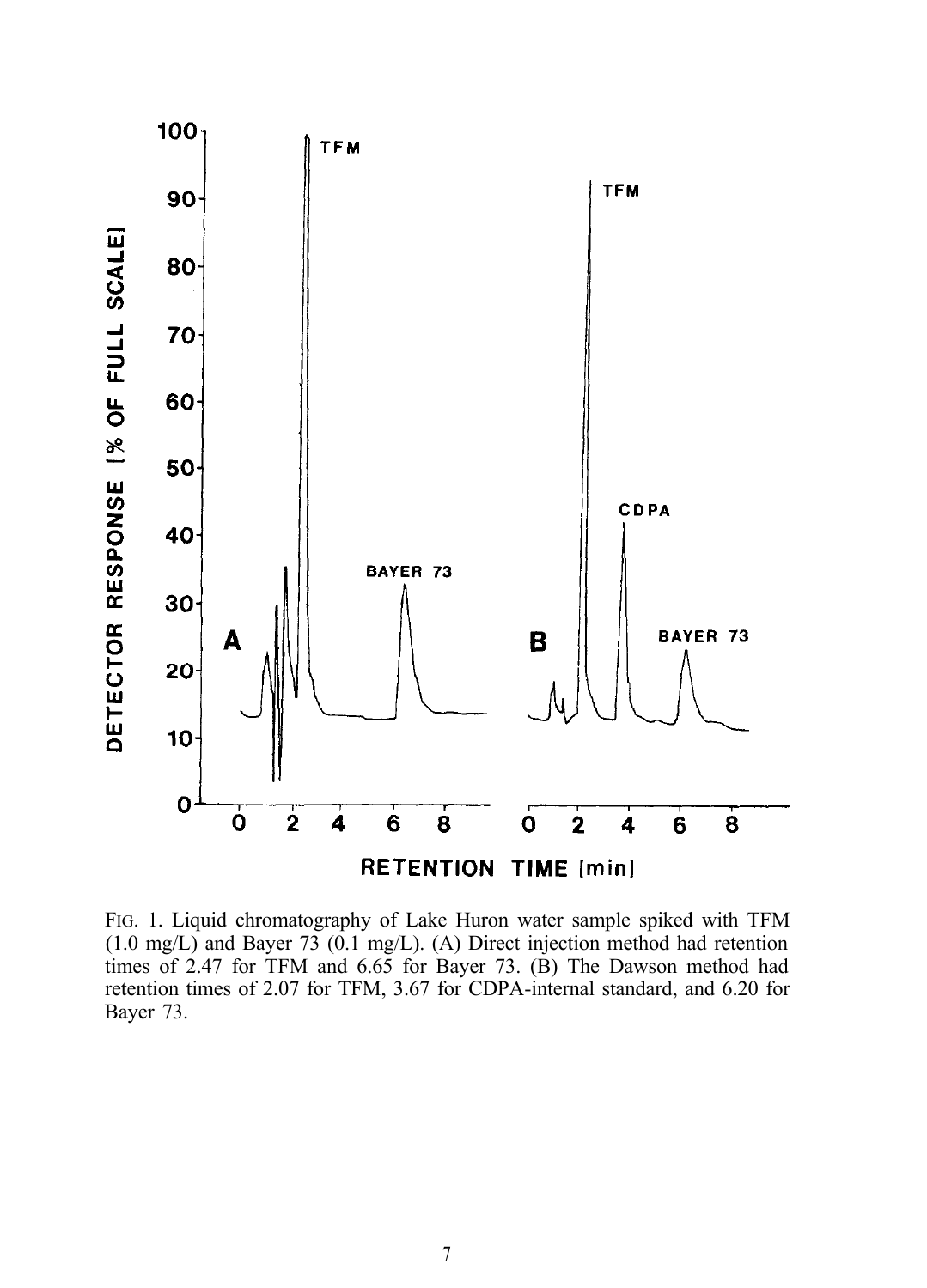#### REFERENCES

- APPLEGATE, V. C., J. H. HOWELL, J. W. MOFFETT, B. G. H. JOHNSON, and M. A. SMITH. 1961. Use of mobile bioassay equipment in the chemical control of sea lamprey. U.S. Fish Wildl. Serv., Spec. Sci. Rep. Fish. No. 418. 9 pp.
- APPLEGATE, V. C., J. H. HOWELL, and M. A. SMITH. 1958. Use of mononitrophenols containing halogens as selective sea lamprey larvicides. Science 127:336-338.
- DAWSON, V. K. 1982. A rapid high-performance liquid-chromatographic method for simultaneously determining the concentration of TFM and Bayer 73 in water during lampricide treatments. Can J. Fish. Aquat. Sci. 39: 778-782.
- DAWSON, V. K., P. D. HARMAN, D. P. SCHULTZ, and J. L. ALLEN. 1978. Rapid method for determining concentrations of Bayer 73 in water during lampricide treatments. J. Fish Res. Board Can. 35: 1262-1265.
- HAMILTON, S. E. 1974. A review of the literature on the use of TFM-Bayluscide in fisheries. U.S. Fish Wildl. Serv. Lit. Rev. 73-03. NTIS (Nat. Tech. Info. Serv.) No. PB-235 442/AS 39 pp.
- HOWELL, J. H., E. L. KING, JR., A. J. SMITH, and L. H. HANSON. 1964. Synergism of 5,2'-dichloro-4'nitro-salicylanilide and 3-trifluormethyl-4 nitrophenol in a selective lamprey larvicide. Great Lakes Fish. Comm. Tech. Rep. 8. 21 pp.
- LUHNING, C. W., P. D. HARMAN, J. B. SILLS, V. K. DAWSON, and J. L. ALLEN. 1979. Gas-liquid chromatographic determination of Bayer 73 in fish, aquatic invertebrates, mud, and water. J. Assoc. Off. Anal. Chem. 62:1141-1145.
- SMITH, M. A., V. C. APPLEGATE, and B. G. H. JOHNSON. 1960. Calorimetric determination of halogenated nitrophenols added to streams as sea lamprey larvicides. Anal. Chem. 32: 1670-1675.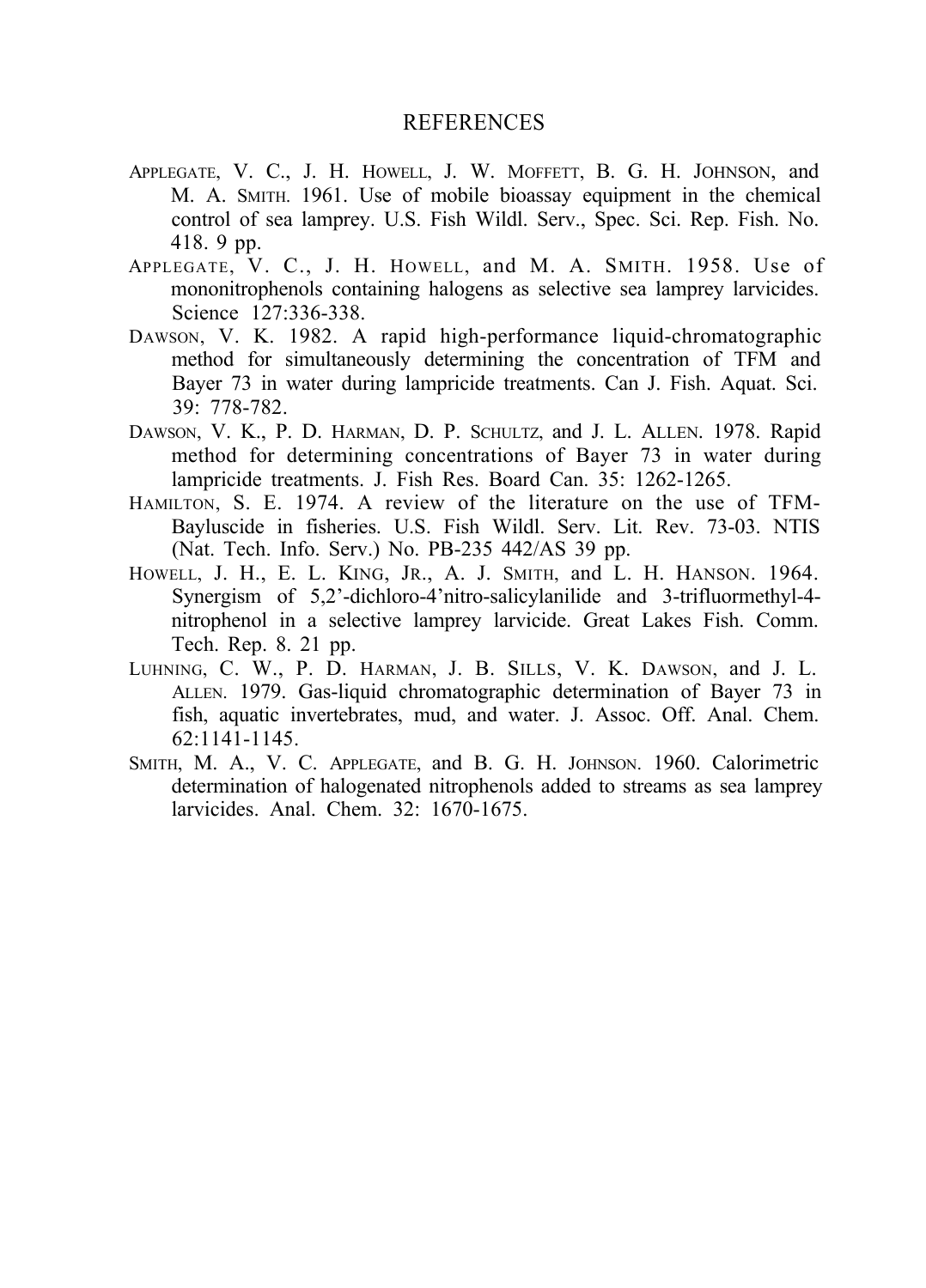## **ELIMINATION OF <sup>14</sup>C-BISAZIR RESIDUES IN ADULT SEA LAMPREY** *(PETROMYZON MARINUS)* **<sup>1</sup>**

by

John L. Allen and Verdel K. Dawson

#### **ABSTRACT**

Bisazir (P,P-bis[l-aziridinyl]-N-methylphosphinothioic amide), a chemosterilant, was administered to sea lampreys *(Petromyzon marinus)* by intraperitoneal injection of 100 mg/kg or by immersion for 2 h in a 100-mg/L aqueous solution of the chemical. Residues were determined by radiometric analysis of lamprey tissues sampled after 1 to 10 days of withdrawal. Whole body analysis of the injected lampreys showed that total residue concentrations  $(\mu$ g/g as bisazir equivalents) decreased to 4.65 in males and 10.07 in females during the first day after injection, and to 1.46 in males and 3.74 in females after 10 days of withdrawal. Lampreys exposed by bath immersion contained residues of about 25  $\mu$ g/g of tissue immediately after exposure. The concentration ( $\mu$ g/g) decreased to 1.02 in males and 2.11 in females after 1 day of withdrawal and to 0.51 in males and 0.85 in females after 10 days. Radiometric analysis showed that residues did not concentrate in any of the organs. Concentrations of radioactivity in the blood of immersed lampreys decreased rapidly from more than 20  $\mu$ g/g immediately after exposure to less than 1  $\mu$ g/g after 1 day of withdrawal, indicating that residues of the chemical were rapidly cleared from circulation. Residues in the blood decreased more slowly in injected than in immersed lampreys. Unidentified radioactive residues that remained after 48 h withdrawal were tissue-bound and evenly distributed in the subcellular fractions of the liver. Distribution of 14C-bisazir residues was nearly uniform throughout all the subcellular fractions in the liver of a single lamprey treated by bath exposure and withdrawn from the chemical for 48 h.

#### **INTRODUCTION**

The technique of releasing sterilized male screw-worm flies *(Cochliomyia hominivorax*) has been used successfully for the control of this pest in the United States (Knipling 1960). Hanson (1970) proposed use of this technique as an

<sup>1.</sup> This study was part of a program conducted by the U.S. Fish and Wildlife Service under contract with the Great<br>Lakes Fishery Commission. Mention of a chemosterilant or other products does not constitute recommendation<br>o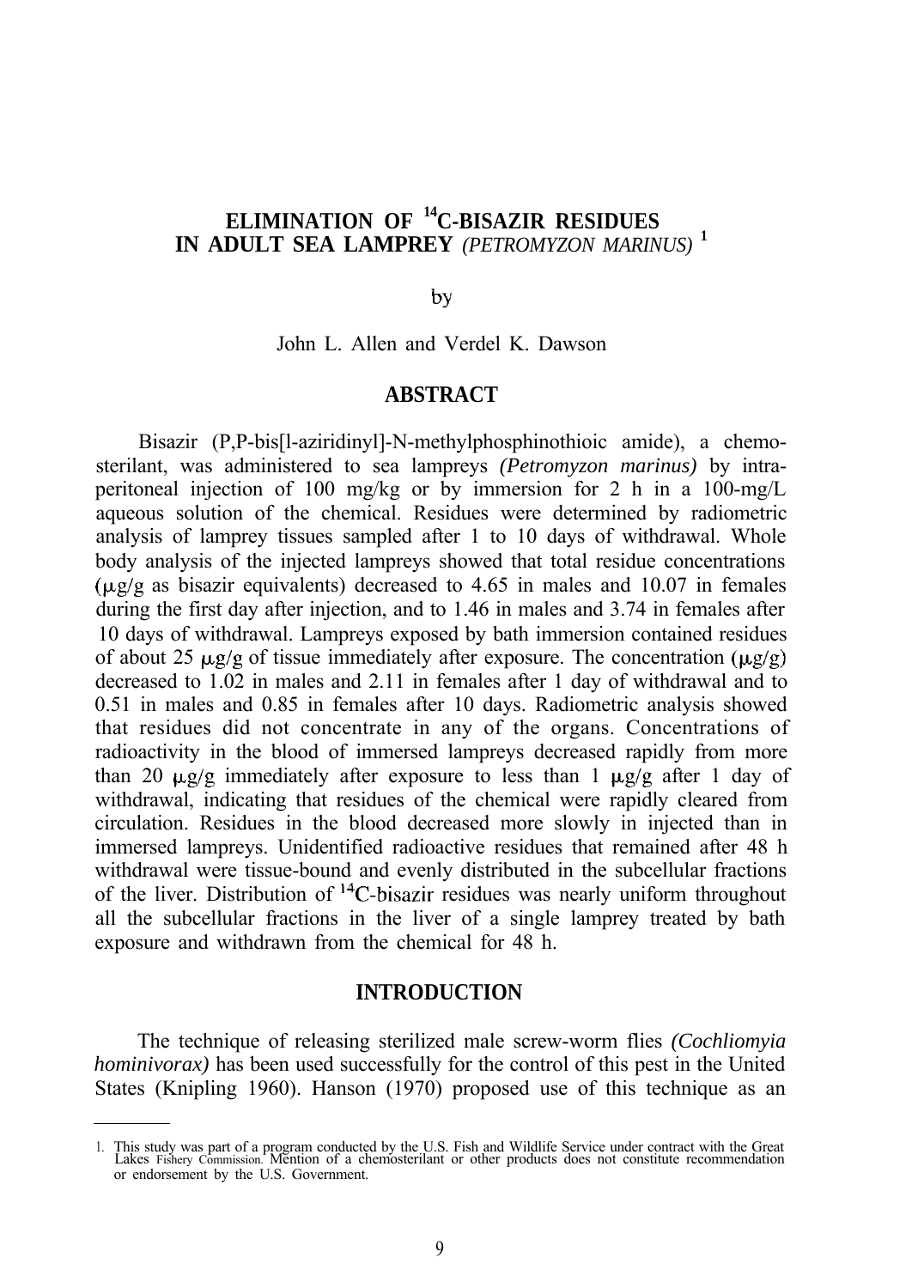adjunct to lampricide applications for control of the sea lamprey (Petromyzon *marinus)* in the Great Lakes.

The experimental compound bisazir (P,P-bis[l-aziridinyl]-N-methylphosphinothioic amide) effectively sterilizes spawning-run sea lampreys without reducing sex drive or mating instinct (Hanson and Manion 1978, 1980). It sterilizes both males and females when administered by intraperitoneal (i.p.) injection. Hanson (1981) showed that spawning-run male sea lampreys can also be effectively sterilized by bath immersion in 100 mg/L of bisazir for 2 h.

Bisazir is highly active and nonspecific in activity; its chemosterilant characteristics have also been demonstrated in several species of insects. The compound is an alkylating agent and is believed to pose potential human health hazards (Borkovec 1972). Therefore, the fate of bisazir in sea lampreys must be determined as part of an evaluation of the potential hazards associated with the release of treated lampreys.

This study was undertaken to determine the rate of elimination of residues of bisazir by adult male and female sea lampreys after bath exposure (Hanson 1981) or i.p. injection (Hanson and Manion 1978, 1980). A holding time of 48 h before release back into the environment will allow the lamprey to recover from the acute effects of bisazir and eliminate most of the residues of the chemical. Therefore, we determined the chemical characteristics of residues of bisazir remaining in lampreys 48 h after treatment with the chemosterilant. The chemical characteristics of residues of bisazir that remained in lampreys 48 h after treatment were described.

## **MATERIALS AND METHODS**

Bisazir (aziridinyl-ring labeled-<sup>14</sup>C), with a specific activity of  $6.52$ mCi/mM, was obtained from Pathfinder Laboratories, Inc., St. Louis, Missouri (Fig. 1). Analysis by high performance liquid chromatography showed a radiochemical purity of 98%. Unlabeled bisazir was obtained from the Beltsville Agricultural Research Center, Beltsville, Maryland (U.S. Department of Agriculture code number A 13-6 1585).

Spawning-phase sea lampreys were trapped in the Ocqueoc and Cheboygan rivers (tributaries of Lake Huron), transferred to the National Fisheries Research Center, La Crosse, Wisconsin, and were held in flowing well water for 48 h before treatment. Fifty animals of each sex were exposed to a bath solution of the lowest concentration (100 mg/L bisazir in well water for 2 h) shown to be efficacious by Hanson (1981), and 50 of each sex were injected with the lowest dose (100 mg/kg of bisazir in saline solution) shown to be efficacious by Hanson and Manion (1978, 1980). An isotope dilution of 1 part <sup>14</sup>C-bisazir + 9 parts unlabeled bisazir was used in both exposure procedures. Immediately after treatment, the lampreys were transferred to fresh, flowing well water. Temperature was maintained at  $12 \pm 1$ °C in all holding units.

Sea lampreys exposed in the bath solution or by injection were sampled immediately and at 1, **2, 3, 4, 7,** and 10 days after treatment. At each sampling interval, five lampreys were taken for whole body analysis, and one was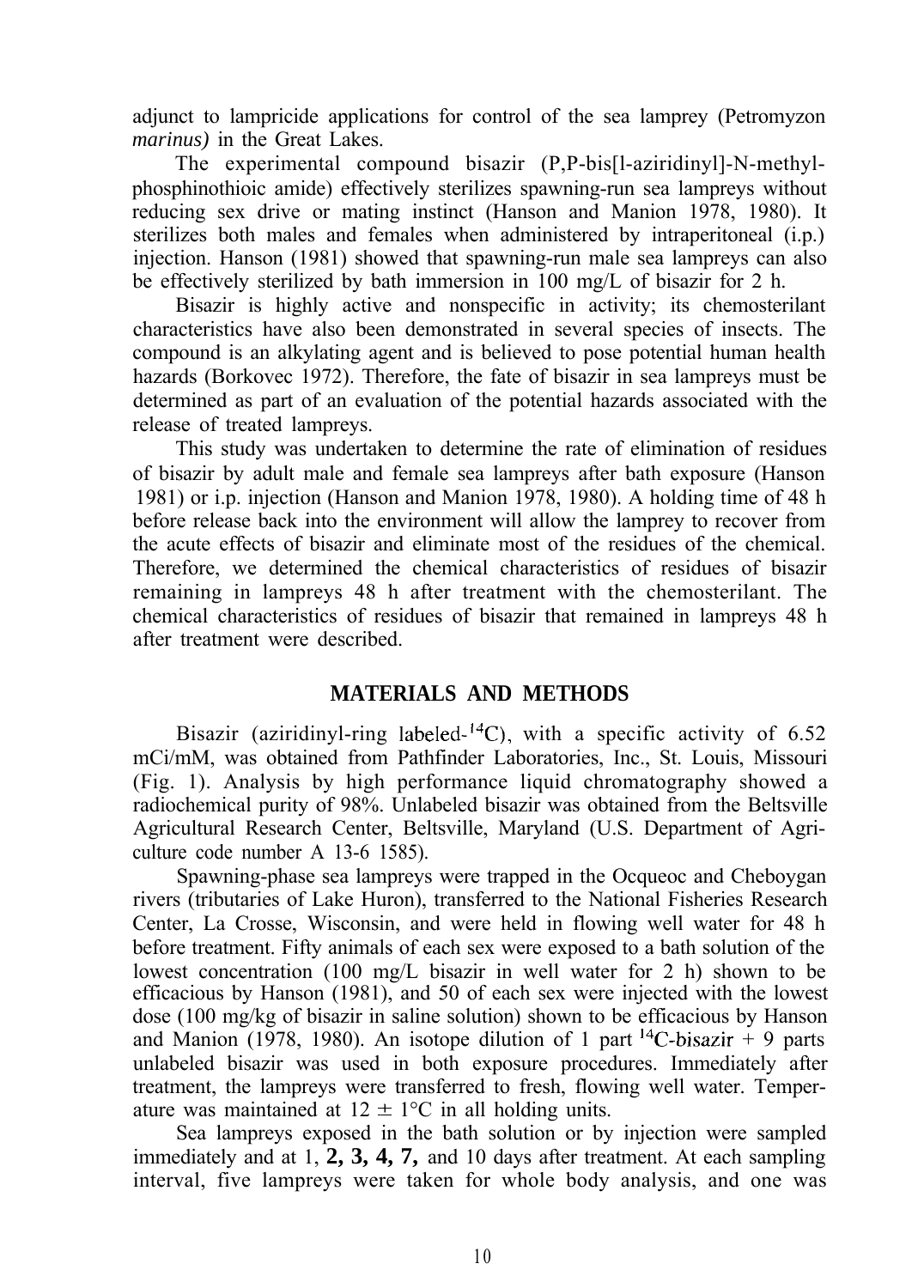|                           | Treatment and sex |                  |          |                  |  |  |  |  |  |
|---------------------------|-------------------|------------------|----------|------------------|--|--|--|--|--|
|                           |                   | Bath             | Injected |                  |  |  |  |  |  |
| Withdrawal<br>time (days) | Male              | Female           | Male     | Female           |  |  |  |  |  |
| $\boldsymbol{0}$          | 25.82<br>(1.31)   | 25.04<br>(0.795) |          | 95.79<br>(0.176) |  |  |  |  |  |
|                           | 1.02              | 2.11             | 4.65     | 10.70            |  |  |  |  |  |
|                           | (0.066)           | (0.133)          | (0.713)  | (0.997)          |  |  |  |  |  |
| $\overline{2}$            | 0.703             | 1.20             | 2.71     | 6.04             |  |  |  |  |  |
|                           | (0.075)           | (0.076)          | (0.175)  | (0.252)          |  |  |  |  |  |
| 3                         | 0.725             | 1.11             | 3.03     | 4.18             |  |  |  |  |  |
|                           | (0.066)           | (0.098)          | (0.516)  | (0.174)          |  |  |  |  |  |
| $\overline{4}$            | 0.640             | 0.957            | 2.02     | 3.93             |  |  |  |  |  |
|                           | (0.047)           | (0.093)          | (0.138)  | (0.389)          |  |  |  |  |  |
| $\overline{7}$            | 0.596             | 0.909            | 1.92     | 3.74             |  |  |  |  |  |
|                           | (0.032)           | (0.056)          | (0.265)  | (0.762)          |  |  |  |  |  |
| 10                        | 0.512             | 0.853            | 1.46     | 3.47             |  |  |  |  |  |
|                           | (0.035)           | (0.067)          | (0.077)  | (0.427)          |  |  |  |  |  |

| TABLE I. Mean whole body residues ( $\mu g/g$ ) of bisazir equivalents in sea lampreys exposed by bath |  |  |  |  |  |  |
|--------------------------------------------------------------------------------------------------------|--|--|--|--|--|--|
| in 100 mg/L for 2 h or injected i.p. with 100 mg/kg of 'Y-bisazir and placed in fresh,                 |  |  |  |  |  |  |
| flowing well water for withdrawal."                                                                    |  |  |  |  |  |  |

<sup>a</sup>Each entry is the mean of five lampreys ( $\pm$  SE in parentheses).

dissected to determine the distribution of bisazir in the blood, brain, gills, gonads, gut, heart, kidney, liver, and muscle.

Whole lampreys and samples of tissues from individual organs were homogenized by blending them with dry ice in a combination grinder and blender equipped with a stainless steel cup (Benville and Tindle 1970). Subsamples were processed in a Packard model B306 sample oxidizer (Macek et al. 1975) and radioactivity was determined with a scintillation counter. Residues were reported as equivalents of bisazir per gram of wet tissue, since radioactivity in the samples may have resulted from the presence of labeled degradation products, metabolites, or parent bisazir.

To characterize bisazir residues, we extracted homogenates of whole lampreys, collected 2 days after treatment, three times with three solventshexane, ethyl ether, and methanol (in that sequence). Sample extracts were concentrated by vacuum rotary evaporation. Radioactivity in the sample extracts was determined by liquid scintillation counting.

Extracts were analyzed by gas chromatography (GC), thin layer chromatography (TLC), and gas chromatography/mass spectroscopy (GUMS). In the analysis by GC, we used a Tracer 220 gas Chromatograph with a  $1.8 \text{ m} \times 5 \text{ mm}$ glass column packed with 5% OV-7 on 80/100 mesh chromasorb WHP. The column temperature was programmed from 80 to 190°C over 30 min and bisazir residues were identified with a phosphorus selective flame photometric detector.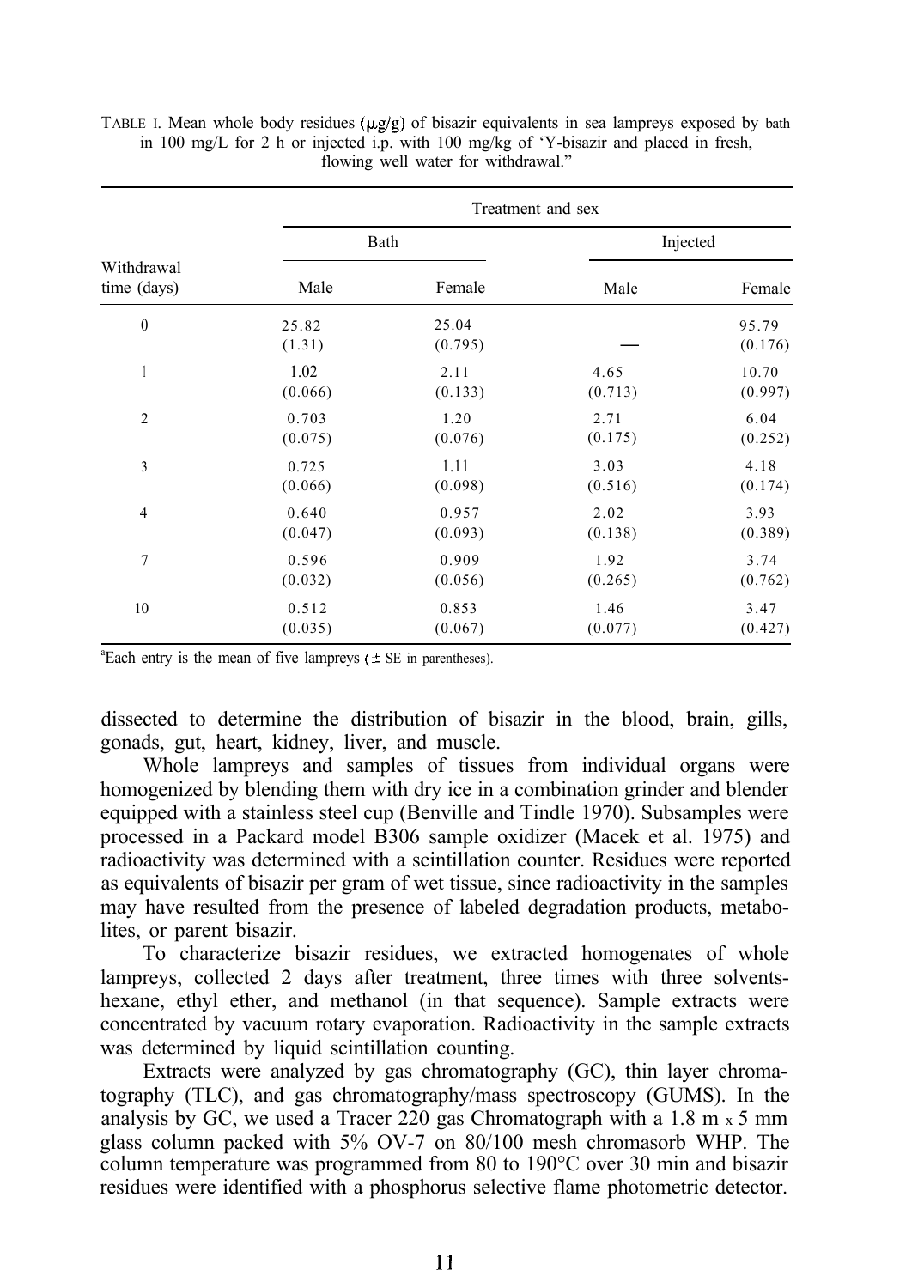| Treatment,<br>sex, and<br>withdrawal |       |       |       |             | Tissue |                  |              |       |              |
|--------------------------------------|-------|-------|-------|-------------|--------|------------------|--------------|-------|--------------|
| time (days)                          | Blood | Brain |       | Gills Gonad | Gut    |                  | Heart Kidney |       | Liver Muscle |
| Bath-exposed                         |       |       |       |             |        |                  |              |       |              |
| Male                                 |       |       |       |             |        |                  |              |       |              |
| $\boldsymbol{0}$                     | 28.7  | 87.1  | 31.0  | 31.0        | 35.1   | 30.6             | 31.5         | 33.8  | 25.4         |
| $\mathbf{I}$                         | 0.631 | 0.746 | 1.34  | 1.01        | 1.37   | 0.498            | 2.29         | 1.46  | 0.834        |
| $\boldsymbol{2}$                     | 0.123 | 0.908 | 0.545 | 1.62        | 0.509  | 0.193            | 2.01         | 0.983 | 0.673        |
| $\sqrt{3}$                           | 0.089 | 0.207 | 0.495 | 0.246       | 0.388  | 0.183            | 2.43         | 2.62  | 0.484        |
| $\overline{4}$                       | 0.092 | 0.538 | 0.810 | 1.25        | 0.686  | 0.960            | 3.17         | 1.12  | 0.819        |
| $\overline{7}$                       | 0.027 | 0.233 | 0.352 | 0.493       | 0.431  | 0.116            | 0.938        | 1.03  | 0.187        |
| Female                               |       |       |       |             |        |                  |              |       |              |
| $\boldsymbol{0}$                     | 22.8  | 46.6  | 31.7  | 10.5        | 25.1   | $-$ <sup>a</sup> | 29.6         | 5.57  | 21.4         |
| $\overline{1}$                       | 0.945 | 3.26  | 2.54  | 4.09        | 2.63   | 1.22             | 5.41         | 4.42  | 1.59         |
| $\boldsymbol{2}$                     | 0.201 | 1.48  | 1.59  | 1.77        | 1.45   | 0.418            | 3.88         | 2.10  | 0.823        |
| $\mathfrak z$                        | 0.136 | 1.23  | 1.45  | 1.49        | 0.964  | 0.309            | 4.27         | 3.38  | 0.465        |
| $\overline{4}$                       | 0.124 | 1.31  | 1.15  | 1.45        | 1.35   | 0.326            | 3.87         | 3.41  | 0.691        |
| $\overline{7}$                       | 0.057 | 0.577 | 1.46  | 1.33        | 0.551  | 0.290            | 3.66         | 2.71  | 0.317        |
| 10                                   | 0.084 | 0.542 | 0.962 | 1.41        | 0.653  | 0.344            | 2.19         | 3.72  | 0.326        |
| Injected                             |       |       |       |             |        |                  |              |       |              |
| Male                                 |       |       |       |             |        |                  |              |       |              |
| I                                    | 5.65  | 3.02  | 3.12  | 9.16        | 12.3   | 3.33             | 12.3         | 8.74  | 2.29         |
| $\sqrt{2}$                           | 0.997 | 3.31  | 1.56  | 3.80        | 6.16   | 1.24             | 5.45         | 4.63  | 1.20         |
| $\overline{3}$                       | 0.397 | 15.1  | 1.14  | 3.27        | 5.73   | 1.12             | 5.30         | 6.52  | 0.916        |
| $\overline{4}$                       | 0.617 | 3.82  | 2.39  | 5.39        | 11.6   | 2.41             | 10.9         | 9.00  | 2.99         |
| $\overline{7}$                       | 0.487 | 1.13  | 2.83  | 4.14        | 8.33   | 2.17             | 14.4         | 12.1  | 1.39         |
| 10                                   | 0.464 | 1.67  | 1.74  | 4.67        | 5.46   | 1.78             | 12.5         | 5.25  | 1.34         |
| Female                               |       |       |       |             |        |                  |              |       |              |
| I                                    | 6.79  | 6.94  | 6.32  | 21.3        | 16.0   | 5.37             | 15.9         | 9.98  | 4.29         |
| $\sqrt{2}$                           | 1.51  | 3.81  | 2.79  | 9.17        | 15.8   | 2.33             | 10.6         | 8.95  | 1.64         |
| $\mathfrak z$                        | 1.37  | 3.75  | 3.51  | 10.3        | 11.0   | 2.83             | 15.4         | 22.2  | 1.31         |
| $\overline{4}$                       | 0.676 | 4.45  | 2.05  | 7.52        | 7.30   | 1.96             | 8.51         | 8.49  | 1.09         |
| $\overline{7}$                       | 0.766 | 1.44  | 2.47  | 5.71        | 6.04   | 2.16             | 13.1         | 8.34  | 1.14         |
| 10                                   | 0.332 | 2.37  | 2.26  | 6.54        | 7.08   | 2.54             | 12.1         | 13.1  | 1.10         |

TABLE 2. Distribution of residues ( $\mu$ g/g) of bisazir equivalents in tissues of sea lampreys exposed by bath to 100 mg/L of <sup>14</sup>C-bisazir for 2 h or injected i.p. with 100 mg/kg of <sup>14</sup>C-bisazir, and placed in fresh, flowing well water for withdrawal. One lamprey was dissected at each withdrawal time.

aSample lost

Preparative TLC was performed on silica gel G plates that were developed with 10% methanol in benzene. We sectioned a vertical section of the plate, 1.5 cm wide over the spot of the extracts into l-cm segments, placed the segments into scintillation vials with Beckman Ready Solv HP, and counted them on the liquid scintillation counter to determine the  $R_f$  of the radioactive residues.

Additional cleanup for GC/MS analysis was done by gel permeation chromatography (GPC) with an Autoprep Model 1001 having an SX-3 bio bead column and cyclohexane + methylene chloride  $(1 + 1)$  mobile phase.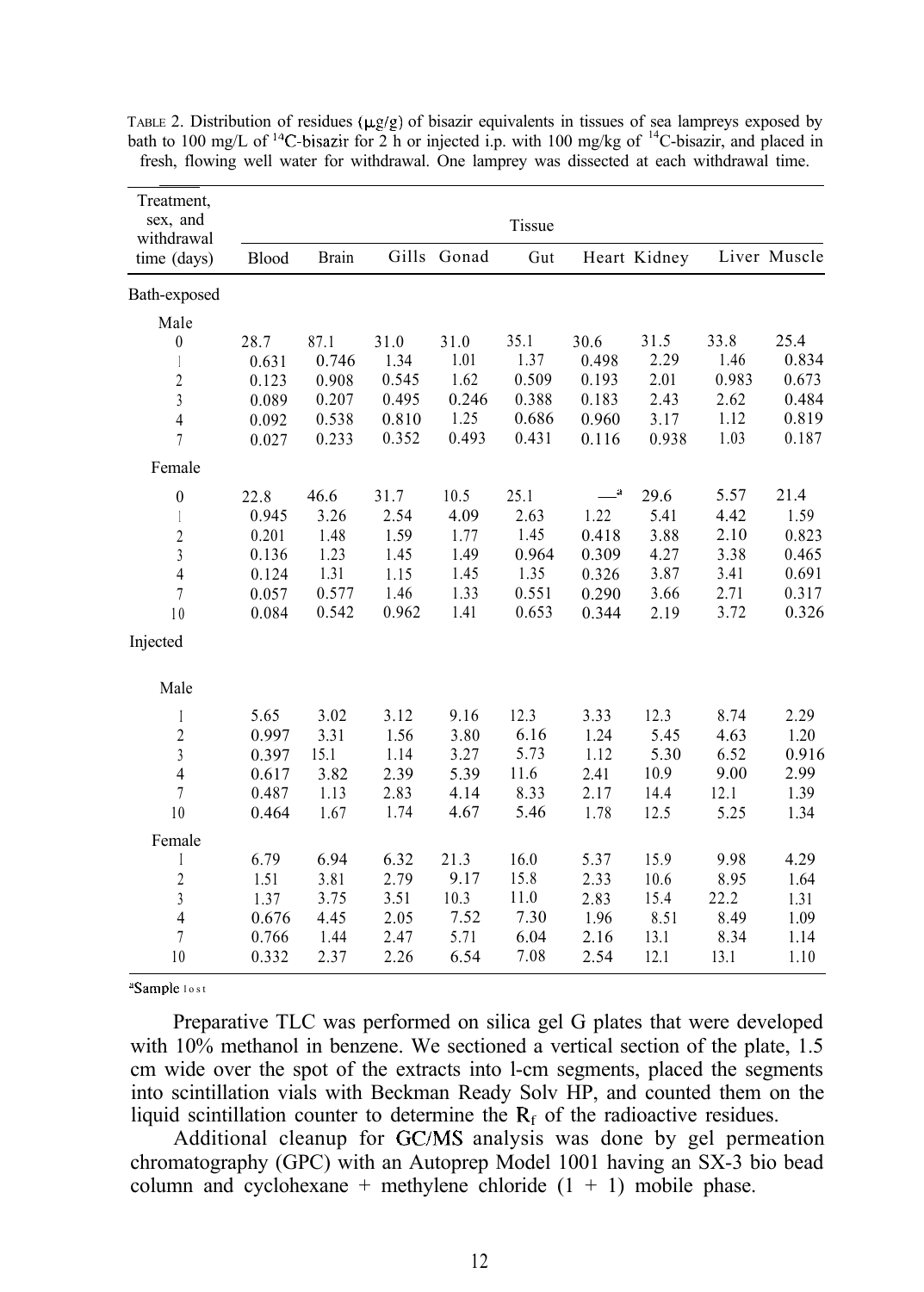| Fraction      | Centrifugal<br>force $X$ $g$ | Bisazir equivalent<br>$(ng/mg)$ protein |
|---------------|------------------------------|-----------------------------------------|
| Nuclear       | 600                          | 15                                      |
| Mitochondrial | 13,300                       | 17                                      |
| Microsomal    | 165,000                      | 14                                      |
| Cytosol       |                              | 20                                      |

TABLE 3. Subcellular distribution of 14C activity in liver of sea lamprey 48 h after a 2-h treatment with 100 mg/L of bisazir.



FIG. 1. Chemical structure of  $(^{14}C)$ -bisazir (P,P-bis[l-aziridinyl]-N-methylphosphinothiotic amide). Asterisk denotes the position of the  $^{14}$ C-label on the aziridinyl rings.

The GC/MS analysis was done at the National Fisheries Contaminant Research Center, Columbia, Missouri, by capillary GC, with positive and negative chemical ionization, and electron impact mass spectroscopy.

The liver of a sea lamprey that had been exposed to 100 mg/L of bisazir for 2 h and then held in flowing water for 48 h was used to study the subcellular distribution of radioactivity in the tissue by the procedures of Gingerich (1986). Subcellular fractionation of the lamprey liver was effected by the method of Statham et al. (1977). Distribution of radioactivity was determined by counting aliquots of each homogenate, and the protein concentration in each fraction was determined by the method of Lowry et al. (1951).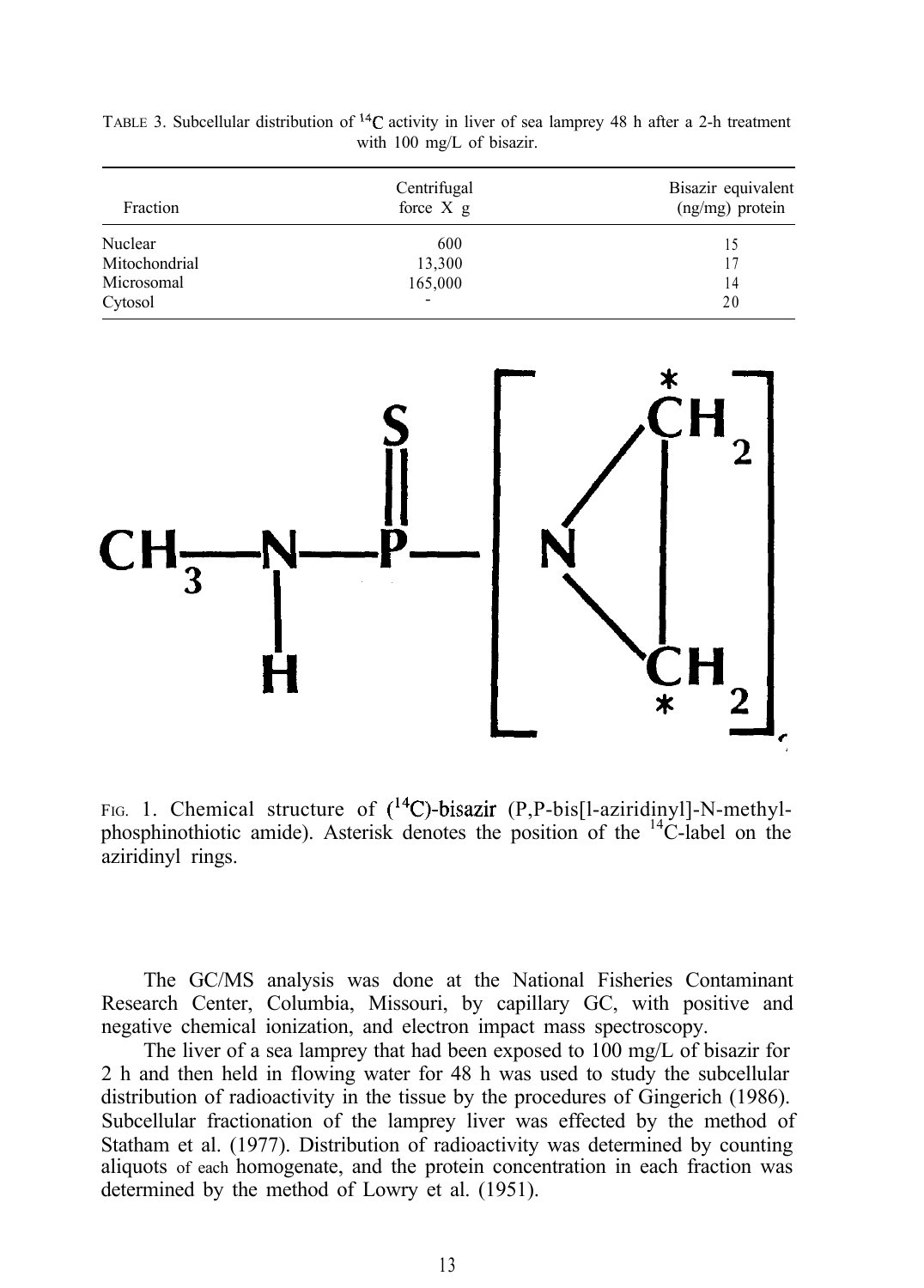## **RESULTS AND DISCUSSION**

Whole body radiometric analyses of five female lampreys sacrificed immediately after injection resulted in average recovery of 96% of the injected activity. Whole body residues in males and females exposed in bath solutions of 100 mg/L for 2 h were about 2.5  $\mu$ g/g immediately after immersion (Table 1). Whole body analyses of lampreys treated with bisazir by either method showed a rapid decrease in bisazir residues within 24 h, but small amounts of radioactive residues remained after 10 days (Table 1). Residues resulting from an injected dose of 100 mg/kg were about four times that in bath-exposed lampreys and remained three to five times higher throughout the withdrawal period. The amount of bisazir taken up during bath immersion was similar in males and females, but the rate of elimination was somewhat slower in females, especially in injected animals.

Nadkarni et al. (1959) noted that the levels of radioactivity after injection of each of three radioactively labeled alkylating drugs into humans followed a common pattern, in that the drug or its radioactive metabolite was rapidly removed from the blood (within 1 h after injection). This rapid decrease in radioactive residues in the blood was followed by a 48-h period of low residue levels. They reported rapid excretion of radioactive residues-but not parent compounds-through the kidneys.

Borkovec et al. (1978) found that boll weevils *(Anthonomus grandis)* exposed to bisazir by fumigation contained from  $0.5$  to  $1.1 \mu$ g per weevil. However, no bisazir or its metabolite (P,P-bis[l-aziridinyl]-N-methylphosphinic amide) could be detected in the sterilized weevils 1 day after treatment.

The decrease of  $^{14}C$  in lamprey tissues was similar to that for whole body residues (Table 2). Most residues were eliminated within 1 day, and only a small percentage of the initial radioactivity remained after 10 days (Table 2).

Bisazir was lost most rapidly from the blood. Although residue concentrations were highest in the brain immediately after bath exposure to bisazir, they decreased within 1 day to levels similar to those in the other tissues.

After the rapid loss during the first day of withdrawal, residues in the liver and kidney generally persisted at relatively high concentrations. These organs have been shown to be the major organs of biotransformation and elimination of xenobiotics in fish (Cafruny 1971; Mandel 1971).

Residues in the gonad, gut, kidney, and liver remained at higher concentrations in injected than in bath-exposed lampreys. The high residues in these tissues were probably related to the route of administration; higher quantities of bisazir entered the i.p.-injected lampreys in the vicinity of these organs in a very short time.

Parent bisazir was not detected using GC with a minimum detection of  $\leq 0.01$   $\mu$ g/g in samples from 24- and 48-h withdrawals. These findings are consistent with the results of other analyses of tissues from sea lampreys treated with bisazir in 1978 and are similar to results obtained on insects that had been treated with relatively higher doses of bisazir (Dr. A. B. Borkovec, pers. Comm.).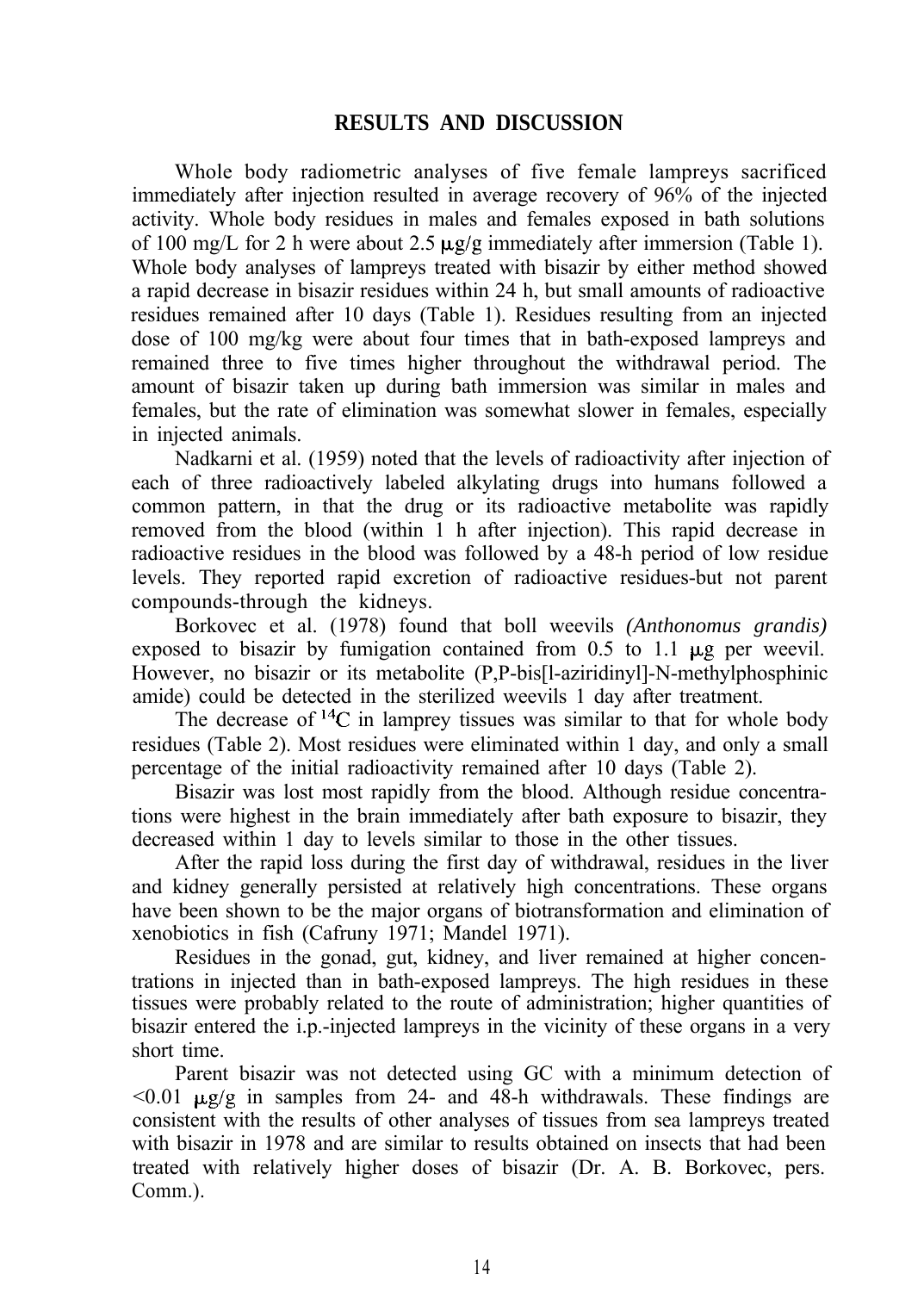

DISTANCE FROM ORIGIN (CM)

FIG. 2. Radioactivity in disintegrations per minute (DM), in l-cm segments, of a vertical strip of a thin layer chromatogram of an extract of sea lamprey on a silica gel plate developed with 10% methanol in benzene.

Extracts were concentrated under vacuum, taken up in cyclohexane + methylene chloride  $(1 + 1)$ , and chromatographed by gel permeation chromatography (GPC). A single radioactive band co-eluted with a yellow colored material (apparently lipids). When extracts were cleaned-up by GPC and chromatographed on silica gel thin layer plates, most activity was found at an  $R_f$ of approximately 0.3 (Fig. 2). GC/MS analysis of the concentrated extract of this portion of the plate revealed no intact parent compound and any remaining activity was attributed to biogenic material.

Isolation and purification efforts indicated that only a small amount of the radioactivity in lamprey tissues was extractable. Only 15.34% of the total radioactivity was extracted by successive extractions with hexane, ethyl ether, and methanol. Different amounts of radioactive residues. calculated as bisazir equivalents, were extracted by the three solvents during successive extractions: hexane 0.0341 (4.69% of the total), ethyl ether 0.0099 (1.36%), and methanol  $0.0651 \mu g/g$  (8.96%). Oxidation of tissues that remained after extraction revealed an average of 0.6539  $\mu$ g/g (89.81% of the total).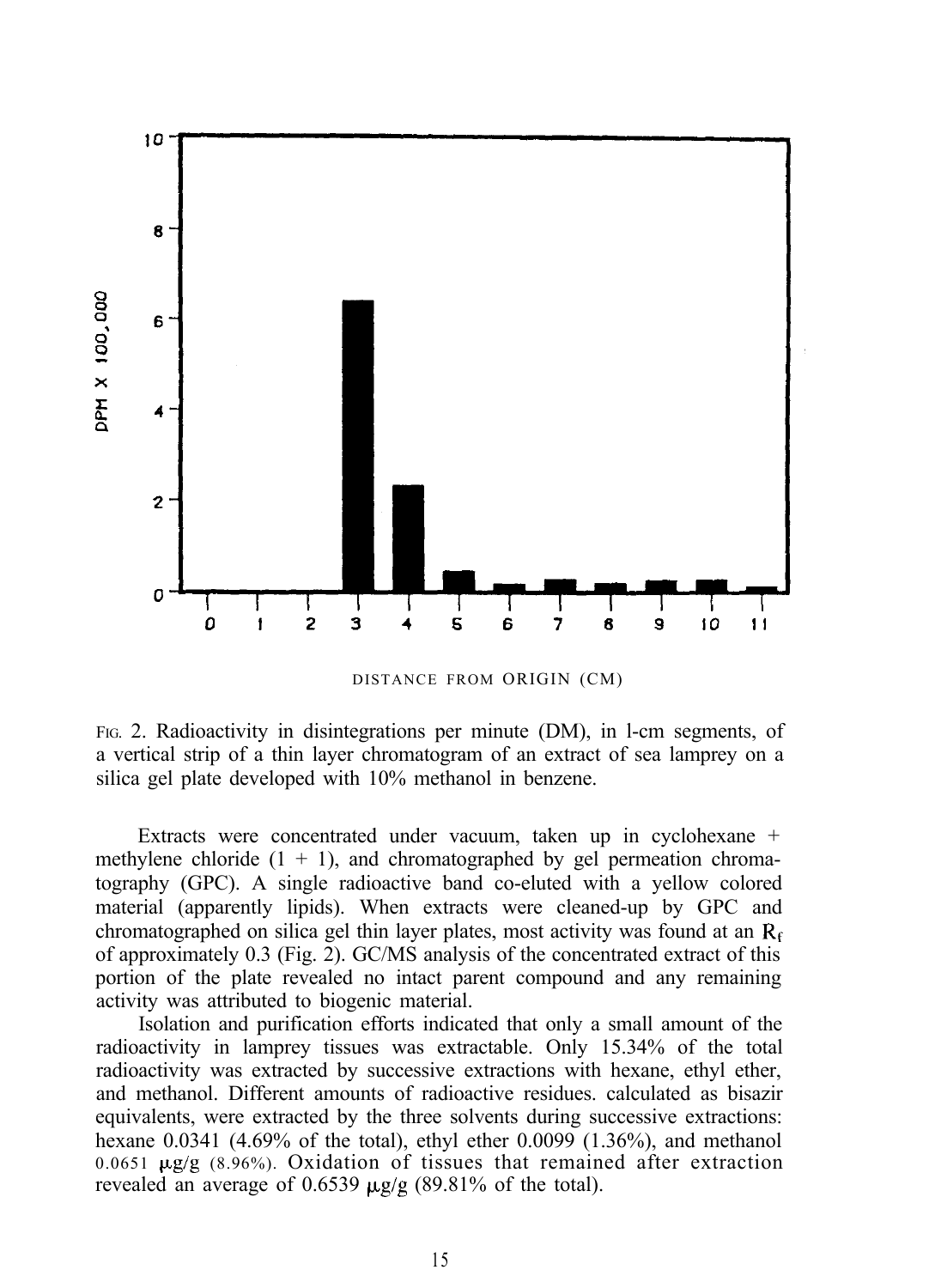The subcellular distribution of radioactive residues in the liver of sea lamprey treated with  $^{14}$ C-bisazir was determined. The liver of a sea lamprey that had been exposed to 100 mg/kg of  $^{14}$ C-bisazir for 2 h by bath immersion and held for 48 h in fresh, flowing water was analyzed. The analysis showed a nearly uniform distribution of the radioactive residues throughout all subcellular fractions (Table 3).

The labile nature of aziridinyl phosphoramides (Stokes et al. 1981) suggests that most of the remaining radioactive residues were probably present in the form of decomposition products, biotransformation products, or both. Since the bisazir used in this study was labeled with carbon 14 in the aziridinyl ring, only the fate of this portion of the molecule could be followed.

#### **ACKNOWLEDGMENTS**

We thank Dr. A. B. Borkovec, U.S. Department of Agriculture, who supplied the unlabeled bisazir; personnel of the Hammond Bay Biological Station, who provided the lampreys; and personnel of the National Fisheries Contaminant Research Center, who ran mass spectra for us.

#### **REFERENCES**

- BENVILLE, P. E., JR., and R. C. TINDLE. 1970. Dry ice homogenization procedure for fish samples in pesticide residue analysis. J. Agric. Food Chem. 18:948-949.
- BORKOVEC, A. B. 1972. Safe handling of insect chemosterilants in research and field use. Agricultural Research Service, U.S. Dep. Agric. ARS-NE 2. Nov. 1972.
- BORKOVEC, A. B., C. W. WOODS, and P. H. TERRY. 1978. Boll weevil: chemosterilization by fumigation and dipping. J. Econ. Entomol. 71:862-866.
- CAFRUNY, E. J. 1971. Renal excretion of drugs. Pages 119-130 *in* B. N. LaDu, H. G. Mandel, and E. L. Way, eds. Fundamentals of drug metabolism and drug disposition. The Williams and Wilkins Company, Baltimore, Maryland.
- GINGERICH, W. G. 1986. Tissue distribution and elimination of rotenone in rainbow trout. Aquat. Toxicol. 8:27-40.
- HANSON, L. H . 1970. Prospects for the integrated control of sea lamprey. Report of the Interim Meeting, December 1970, Great Lakes Fish. Comm., Ann Arbor, Michigan, appendix VI. 23 pp. (Mimeo)

1981. Sterilization of sea lamprey (Petromyzon *marinus)* by immersion in an aqueous solution of bisazir. Can. J. Fish. Aquat. Sci. 38:1285-1289.

HANSON, L. H., and P. J. MANION. 1978. Chemosterilization of the sea lamprey *(Petromyzon marinus).* Great Lakes Fish. Comm., Tech. Rep. 29. 15 pp.

1980. Sterility method of pest control and its potential role in an integrated sea lamprey *(Petromyzon marinus)* control program. Can. J. Fish. Aquat. Sci. 37:2108-2117.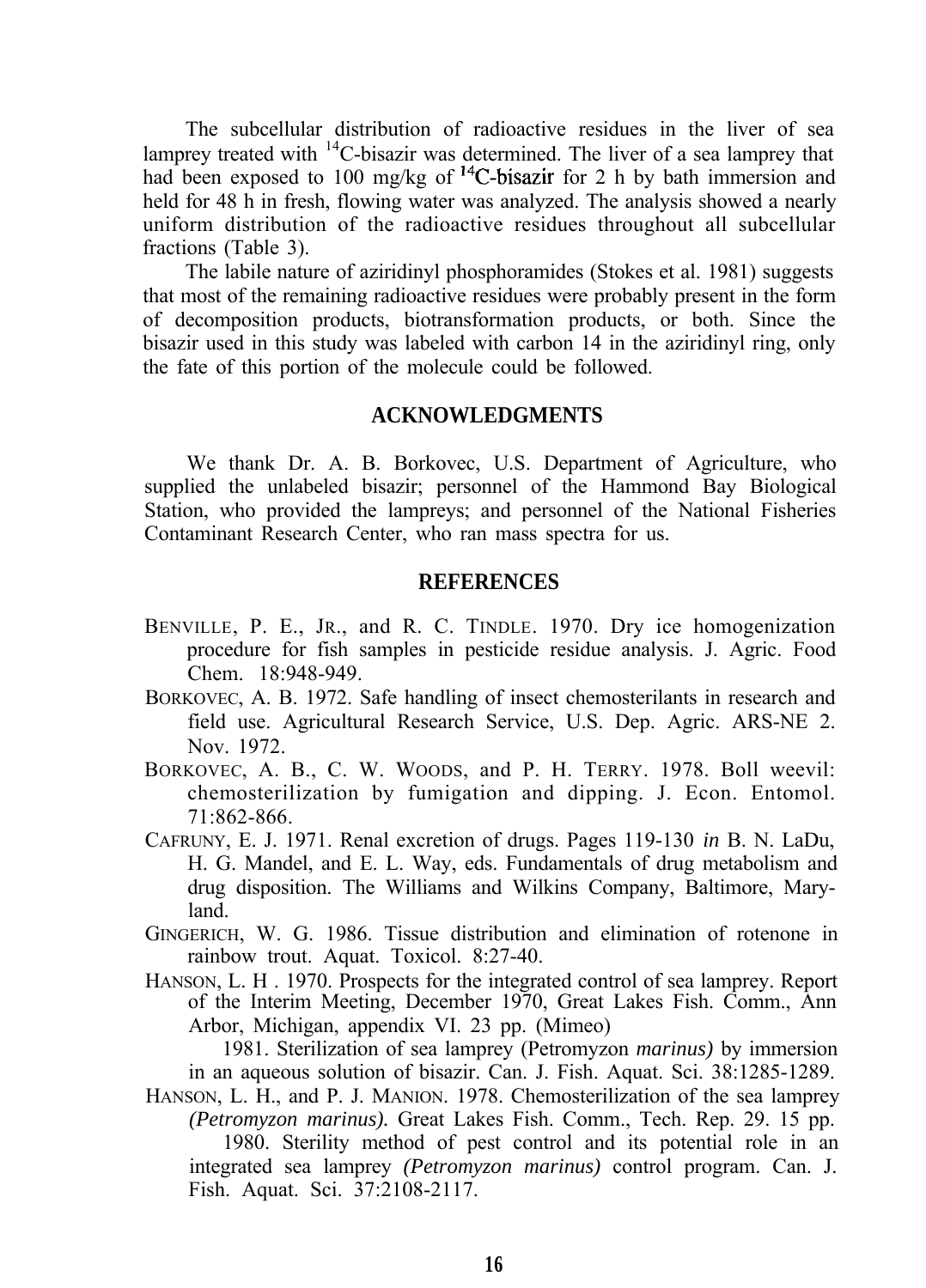- KNIPLING, E. F. 1960. The eradication of the screw-worm fly, Sci. Am. 203:54-61.
- LOWRY, O. H., N. J. ROSENBROUGH, A. L. FARR, and R. J. RANDALL. 1951. Protein measurement with the folin phenol reagent. J. Biol. Chem. 193:265-275.
- MACEK, K. J., M. E. BARROWS, R. F. FRASNY, and B. H. SLEIGHT III. 1975. Bioconcentration of 14C-pesticides by bluegill sunfish during continuous aqueous exposure. Pages 119-142 *in* G. D. Vieth and D. E. Konasewich, eds. Symposium on structure-activity correlations in studies of toxicity and bioconcentration with aquatic organisms. Great Lakes Advisory Board, Windsor, Ontario.
- MANDEL, H. G. 1971. Pathways of drug biotransformation: Biochemical conjugations. Pages 149-186 *in* B. N. LaDu, H. G. Mandel, and E. L. Way, eds. Fundamentals of drug metabolism and drug disposition. The Williams and Wilkins Company, Baltimore, Maryland.
- NADKARNI, N. V., E. G. TRAMS, and P. K. SMITH. 1959. Preliminary studies on the distribution and fate of TEM, TEPA, and Myleran in the human. Cancer Res. 19:713-781.
- PIVER, W. T. 1980. Deactivation and disposal methods for small quantities of experimental chemicals. Chapter 29 *in* D. B. Walters, ed. Safe handling of chemical carcinogens, mutagens, teratogens, and highly toxic substances. Vol 2. Ann Arbor Science, Ann Arbor, Mich.
- STATHAM, C. N., S. P. SZYJKA, L. A. MENAHAN, and J. J. LECH. 1977. Fractional and subcellular localization of marker enzymes in rainbow trout liver. Biochem. Pharmacol. 26: 1395-1400.
- STOKES, J. B., C. W. WOODS, and A. B. BORKOVEC. 1981. Acid hydrolysis of aziridinyl phosphoramides. Phosphorus and Sulfur Rel. Elem. 10:139-142.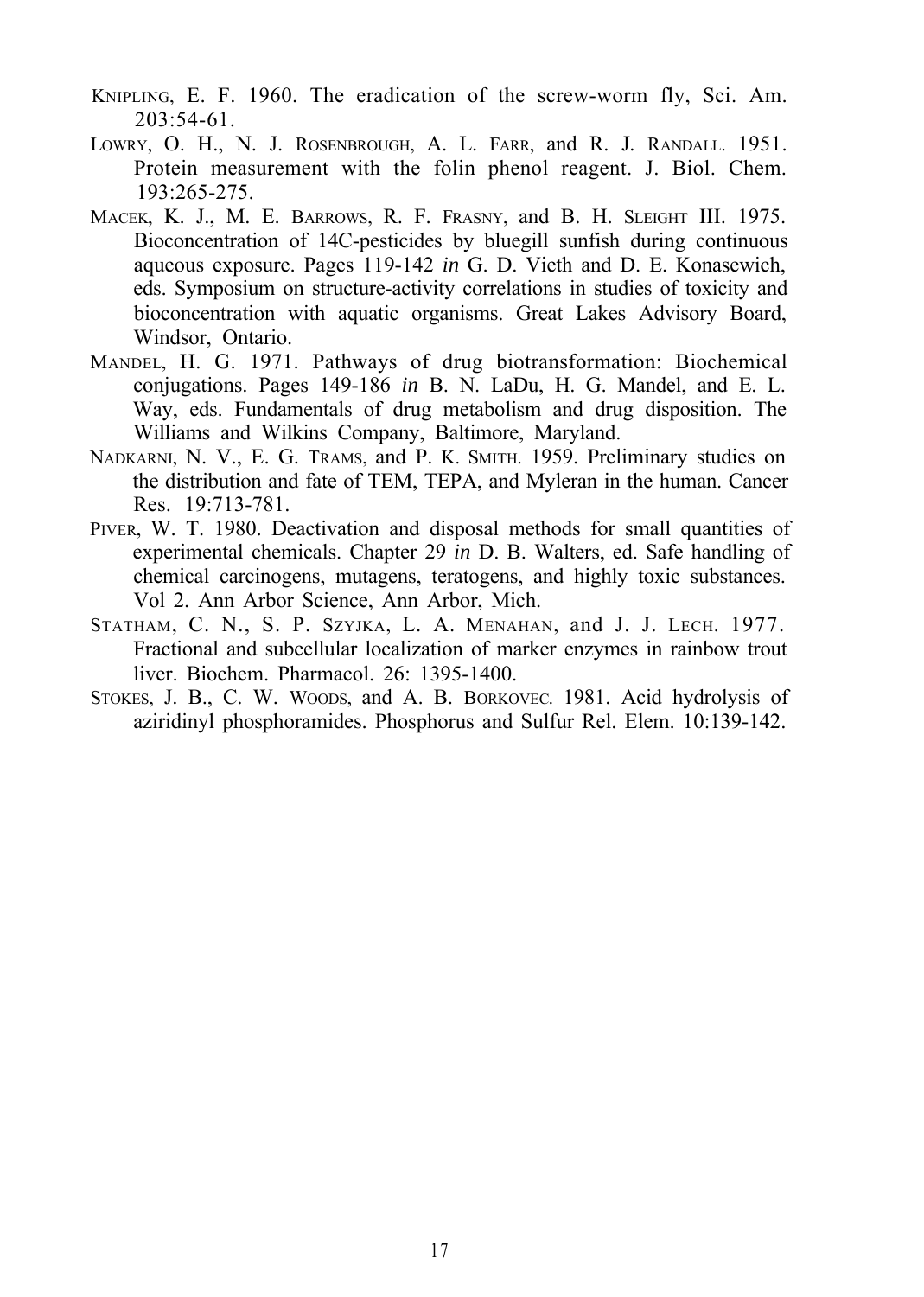## GREAT LAKES FISHERY COMMISSION

#### TECHNICAL REPORT SERIES

- No. 1. Use of 3-trifluoromethyl-4-nitrophenol as a selective sea lamprey larvicide. *bx Vernon C. Applegate, John H. Howell, James W. Moffett, B. G. H. Johnson,* and *Manning A. Smith.* May 1961. 35 pp.
- No. 2. Fishery statistical districts of the Great Lakes, *by Stanford H. Smith, HowardJ. Buettner,* and *Ralph Hile.* September 1961. 24 pp.
- $No. 3.$ Commercial fish production in the Great Lakes 1867-1977, *by Norman S. Baldwin, Robert* W. *Saalfeld, Margaret A. Ross,* and *Howard J. Buettner.* September 1979. 187 pp. (Supersedes 1962 edition and 1970 supplement.)
- No. 4. Estimation of the brook and sea lamprey ammocete populations of three streams, *by Bernard R. Smith* and *Alberton* L. *McLain.* September 1962. pages l-18. A photoelectric amplifier as a dye detector, *by Wesley J. Ebel.* September 1962. pages 19-26.
- No. 5. Collection and analysis of commercial fishery statistics in the Great Lakes, *by Ralph Hile.* December 1962. 31 pp.
- No. 6. Limnological survey of Lake Erie 1959 and 1960, *by Alfred M. Beeton.* November 1963. 32
- No. 7. PP. The use of alkalinity and conductivity measurements to estimate concentrations of 3 trifluoromethyl-4-nitrophenol required for treating lamprey streams, *by Richard K. Kanayama.* November 1963. 10 pp.
- No. 8. Synergism of 5,2'-dichloro-4'-nitro-salicylanilide and 3-trifluoromethyl-4-nitrophenol in a selective lamprey larvicide, *by John H. Howell, Everett L. King, Jr., Allen* J. *Smith,* and *Lee H. Hanson.* May 1964. 21 pp.
- No. 9. Detection and measurement of organic lampricide residues, *by Stacy L. Daniels, Lloyd L. Kempe, Thomas J. Billy,* and *Alfred M. Beeton.* 1965. 18. pp.
- No. 10. Experimental control of sea lampreys with electricity on the south shore of Lake Superior, 1953-60, *by Alberton L. McLain, Bernard R. Smith,* and *Harry H. Moore.* 1965. 48 pp.
- No. 11. The relation between molecular structure and biological activity among mononitrophenols containing halogens, *by Vernon C. Applegate, B.* G. *H. Johnson,* and *Manning A. Smith.* December 1966. pages l-19. Substituted nitrosalicylanilides: A new class of selectively toxic sea lamprey larvicides, *by Roland .I. Starkey* and *John H. Howell,* December 1966. pages 21-29.
- No. 12. Physical limnology of Saginaw Bay, Lake Huron, *by Alfred M. Beeton, Stanford H. Smith,* and *Frank F. Hooper.* September 1967. 56 pp.
- No. 13. Population characteristics and physical condition of alewives, *Alosa pseudoharengus,* in a massive dieoff in Lake Michigan, 1967, *by Edward H. Brown,* Jr. December 1968. 13 pp.
- No. 14. Limnological survey of Lake Ontario, 1964 (five papers), *by Herbert E. Allen, Jerry F. Reinwand, Roann E. Ogawa, Jar1 K. Hiltunen,* and *LaRue Wells.* April 1969. 59 pp.
- No. 15. The ecology and management of the walleye in western Lake Erie, *by Henry A. Regier, Vernon C. Applegate* and *Richard A. Ryder,* in collaboration with *Jerry V. Manz, Robert G. Ferguson, Harry D. Van Meter,* and *David R. Wolfert.* May 1969. 101 pp.
- No. 16. Biology of larval sea lampreys *(Petromyzon marinus)* of the 1960 year class, isolated in the Big Garlic River, Michigan, 1960, *by Patrick J.* Manion and *Alberton L. McLain.* October 1971. 35 pp.
- No. 17. New parasite records for Lake Erie fish, *by Alex O. Dechtiar.* April 1972. 20 pp.
- No. 18. Microbial degradation of the lamprey larvicide 3-trifluoromethyl-4-nitrophenol in sedimentwater systems, *by Lloyd L. Kempe.* January 1973. 16 pp.
- No. 19. Lake Superior-A case history of the lake and its fisheries, *by A. H. Lawrie* and *Jerold F. Rahrer.* January 1973. 69 pp.
- No. 20 Lake Michigan-Man's effects on native fish stocks and other biota, *by LaRue Wells* and *Alberton L. McLain.* January 1973. 55 pp.
- No. 21 Lake Huron-The ecology of the fish community and man's effects on it, *by A. H. Berst* and G. *R. Spangler.* January 1973. 41 pp.
- No. 22 Effects of exploitation, environmental changes, and new species on the fish habitats and resources of Lake Erie, *by W. L. Hartman.* April 1973. 43 pp.
- No. 23 A review of the changes in the fish species composition of Lake Ontario, *by W. J. Christie.* January 1973. 65 pp.
- No. 24 Lake Opeongo-The ecology of the fish community and of man's effects on it, *by N. V. Martin* and *F. E. J. Fry.* March 1973. 34 pp.
- No. 25 Some impacts of man on Kootenay Lake and its salmonoids, *by T. G. Northcote.* April 1973.